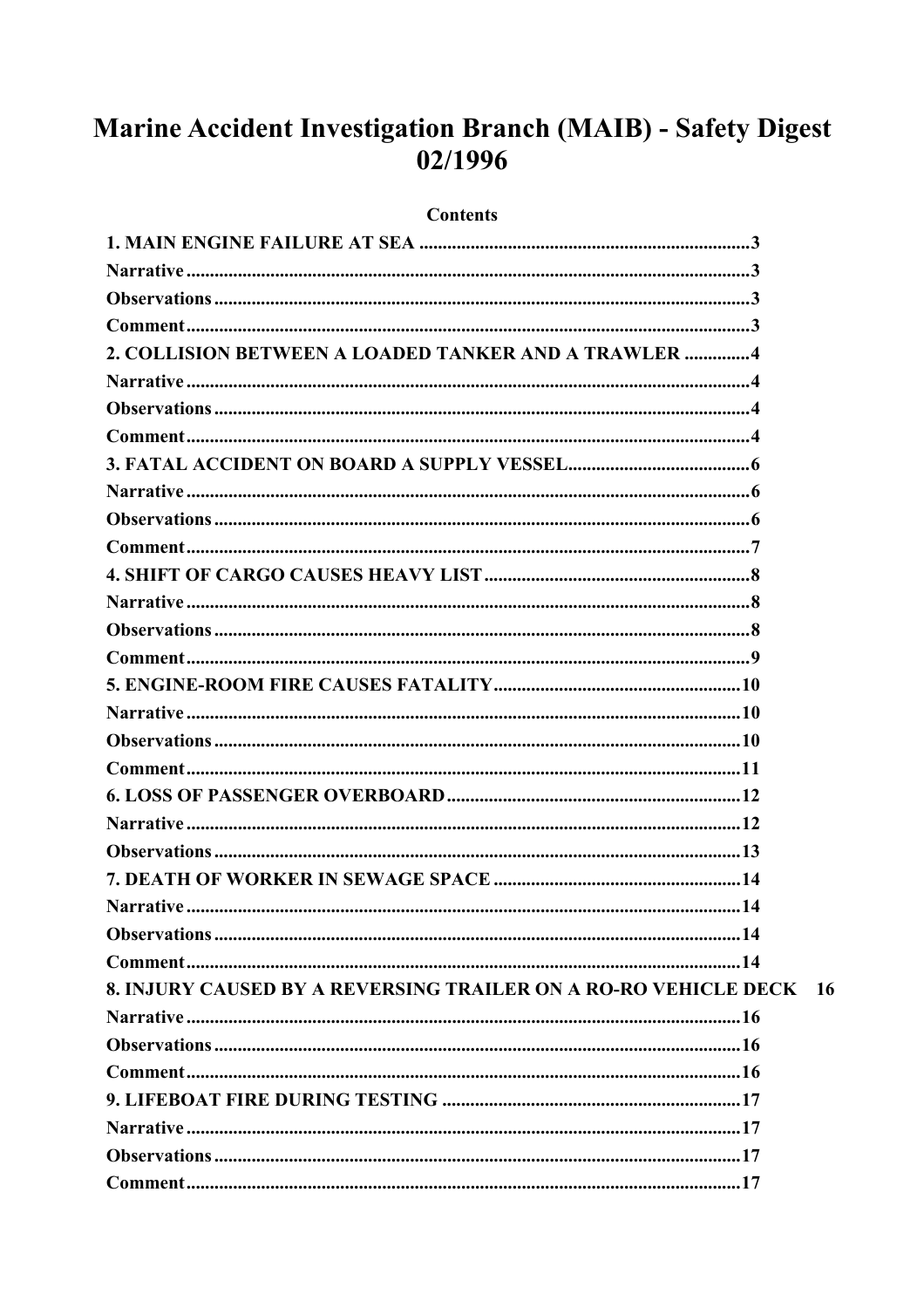| 12. FLOODING AND FOUNDERING OF A 32 METRE FISHING VESSEL20           |  |
|----------------------------------------------------------------------|--|
|                                                                      |  |
|                                                                      |  |
|                                                                      |  |
|                                                                      |  |
|                                                                      |  |
|                                                                      |  |
|                                                                      |  |
|                                                                      |  |
|                                                                      |  |
|                                                                      |  |
|                                                                      |  |
| 15. FATAL CRUSHING OF FISHERMAN IN POWER BLOCK                       |  |
|                                                                      |  |
|                                                                      |  |
|                                                                      |  |
| <b>16. THREE CREW MEMBERS WASHED OVERBOARD BY UNEXPECTED WAVE 27</b> |  |
|                                                                      |  |
|                                                                      |  |
|                                                                      |  |
|                                                                      |  |
|                                                                      |  |
|                                                                      |  |
|                                                                      |  |
|                                                                      |  |
|                                                                      |  |
|                                                                      |  |
|                                                                      |  |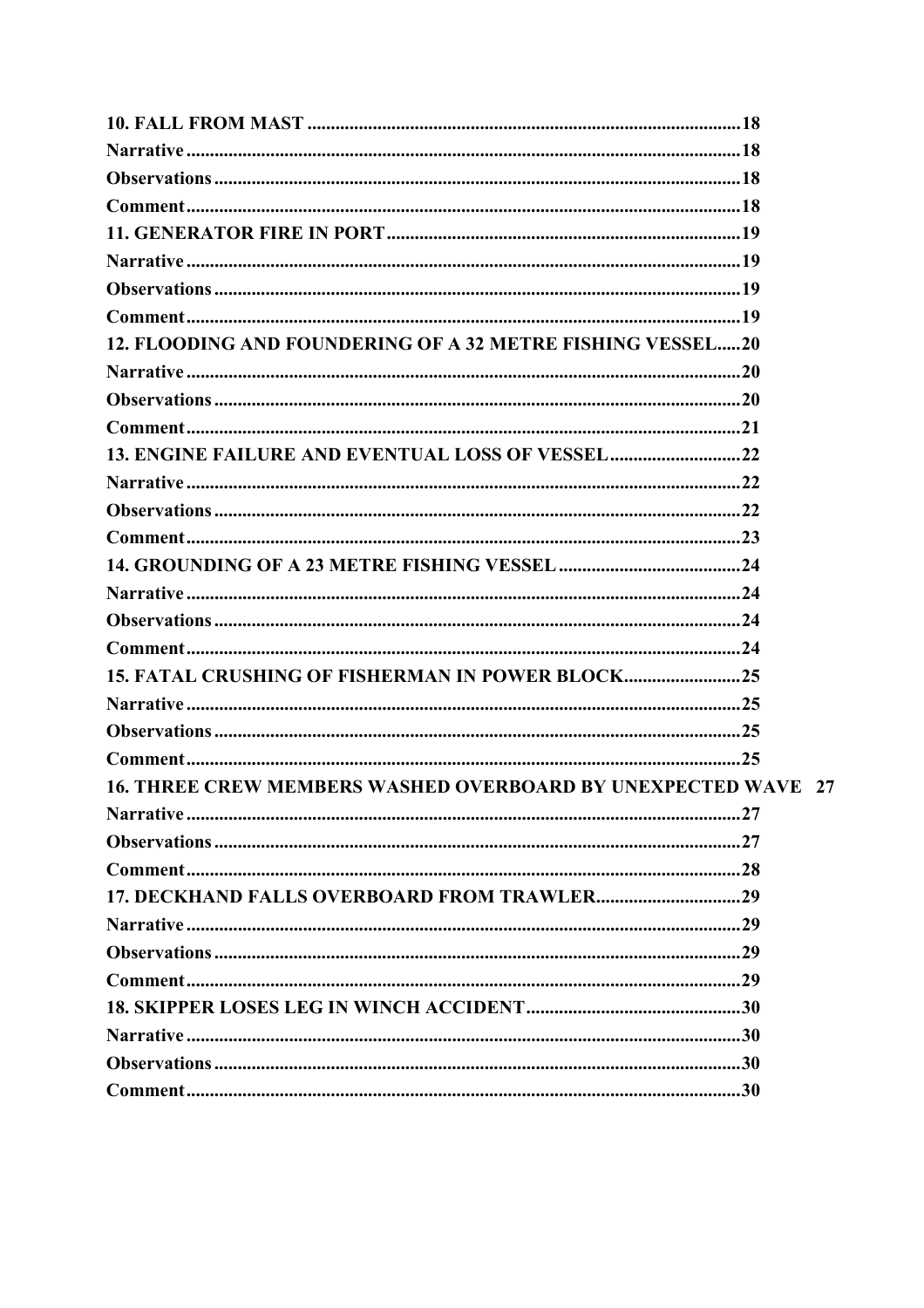# <span id="page-2-0"></span>**1. MAIN ENGINE FAILURE AT SEA**

# **Narrative**

A 1,908 gross registered tonnage Ro-Ro vehicle passenger ferry was on passage when the starboard main engine started to overheat. A rapidly increasing knock developed together with vapour emissions from the crankcase. The engine was stopped and with a cracked cylinder liner suspected, a decision made to proceed on passage on the port main engine only. The vessel arrived in port later that evening.

# **Observations**

- 1. On arrival in port, after a suitable cooling down period, the crankcase doors on the port main engine were removed and a full examination undertaken. This showed that No 1 unit cylinder liner had a cracked lower edge, all piston rings solid in their grooves and the piston crowns heavily scored. The gudgeon pin was scored and the crosshead bearing distorted. When the lub oil pump was run to test the system, only a trickle of oil emerged from the bottom end bearing outlet suggesting a blockage. The bottom end bearing was removed and found satisfactory.
- 2. In order to find the blockage, the supply pipe from the oil manifold to the main bearing housing was then uncoupled. Again only a dribble of oil appeared indicating that the blockage still existed. On removing the supply pipe from the oil manifold, a twenty pence coin dropped out followed by the full flow of oil. Further examination of the crankshaft pin, journal and bearing shells showed that they were undamaged.
- 3. The liner was replaced with a new spare, a reconditioned piston assembly fitted and all ancillary fittings replaced. The lub oil was purified and the engine run on test for 30 minutes. The oil flow was confirmed and bearings checked for overheating. On satisfactory completion of engine tests, the vessel re-entered service some 20 hours after the problem was encountered.

- 1. The lub oil system draws from the wet sump through a coarse filter to the circulating pump, thence through a magnetic filter, fine filter and into the external distribution manifold. Oil then passes into the internal oil manifold from which each main bearing is fed. The twenty pence coin is capable of passing through the external distribution manifold, the internal oil manifold, and supply pipes to the main bearings, but would be too large to pass through the coarse or fine filters. It would seem likely therefore that the coin entered one of the lub oil manifolds during a recent partial main engine overhaul.
- 2. This potentially dangerous situation was averted due to the prompt and correct action taken by the Chief Engineer and his staff. It highlights the need for care and cleanliness when assembling machinery and machinery systems. The accidental inclusion of foreign bodies can lead to a dangerous situation developing, involving not only possible serious injuries to staff but also severe damage to the vessel.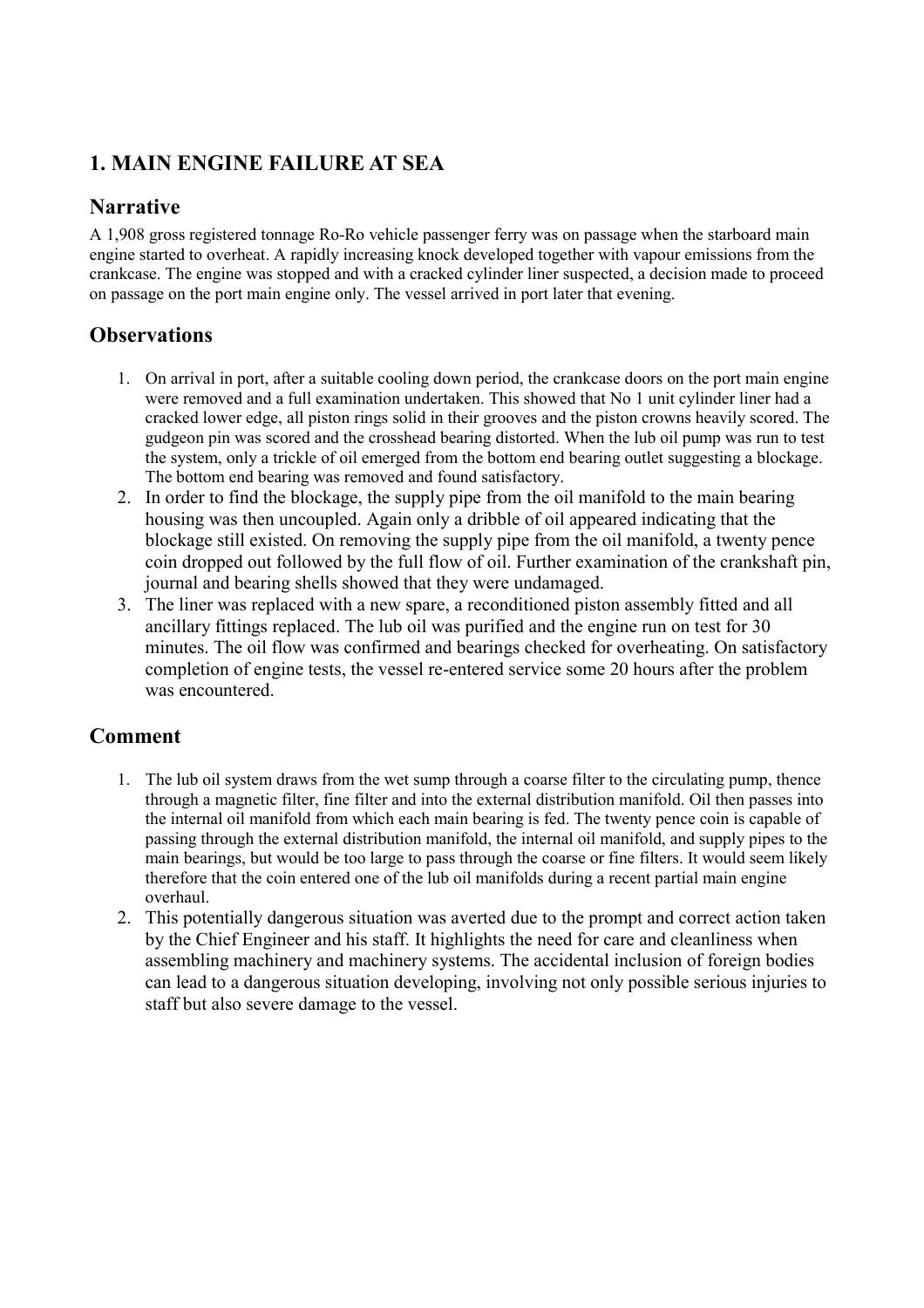# <span id="page-3-0"></span>**2. COLLISION BETWEEN A LOADED TANKER AND A TRAWLER**

#### **Narrative**

This collision happened in the North Sea, 60 miles north-east of Fraserburgh. The trawler was towing her gear in a north-easterly direction at about 2 knots. It was night time and she was showing the appropriate navigation and trawling lights. Her working deck lights were off. The tanker, which was loaded with over 80,000 tonnes of crude oil, was being steered by autopilot on a heading of 285° at a speed of about 11 knots. There was a strong south-south-westerly wind but the visibility was good.

A deckhand was alone on watch in the wheelhouse of the trawler. He noticed the tanker on his starboard side when it was at a range of two miles. He could see the vessel's red sidelight and masthead lights and he judged that it was going to pass clear ahead. Subsequently when the tanker was about half a mile away he noticed her masthead lights almost in line and realised that the two vessels might collide. He tried calling the vessel on VHF channel 16. Receiving no response, he took avoiding action by turning to port away from the tanker but, being hampered by the trawl, this action was insufficient to avoid the contact that ensued. The tanker scraped passed the trawler's starboard quarter damaging both the trawler and her fishing gear.

The fishing vessel tried to call the tanker on VHF Channel 16 a number of times immediately after the accident but received no reply. She retrieved her damaged gear and, although taking water slowly, was able to return safely to port without assistance.

It was some hours later, after having been contacted by the Coastguard, that the Master of the tanker realised that his vessel had probably been involved in a collision.

# **Observations**

- 1. At the time of the accident, about 1900 hrs, the Chief Officer was on watch on the bridge of the tanker, assisted by a seaman lookout. The Chief Officer visited the toilet at about 1900 hrs but stated that, except for that time, "a few minutes", he remained on the bridge. Neither he nor his lookout remembered anything untoward happening during the watch.
- 2. The radars on the tanker were not being used even though the vessel was passing through an area where fairly heavy fishing, commercial and oil related traffic could have been expected.
- 3. The seaman lookout on the tanker had already worked a full twelve hour day before going on watch at 1600 hrs.
- 4. The watchkeeper on the trawler did not detect the presence of the tanker until it was two miles away and then did not closely monitor the developing situation and did not call the Skipper until the collision was imminent.
- 5. The tanker was clearly the give-way vessel under the Collision Regulations.

- 1. A proper lookout was not being maintained on either vessel and, in the case of the tanker, it is questionable whether there was anyone on the bridge and alert during the period 1830 to 1930 hrs.
- 2. The radars on the tanker should have been on and used to supplement the visual lookout.
- 3. The watchkeeper on the trawler should have detected the tanker earlier and monitored the situation efficiently. Had he done so he would have realised at a much earlier stage that the tanker was not taking action to keep clear and that risk of collision existed. At that time he should have called the Skipper and taken action himself to avoid the collision. Rule 17(a)(ii)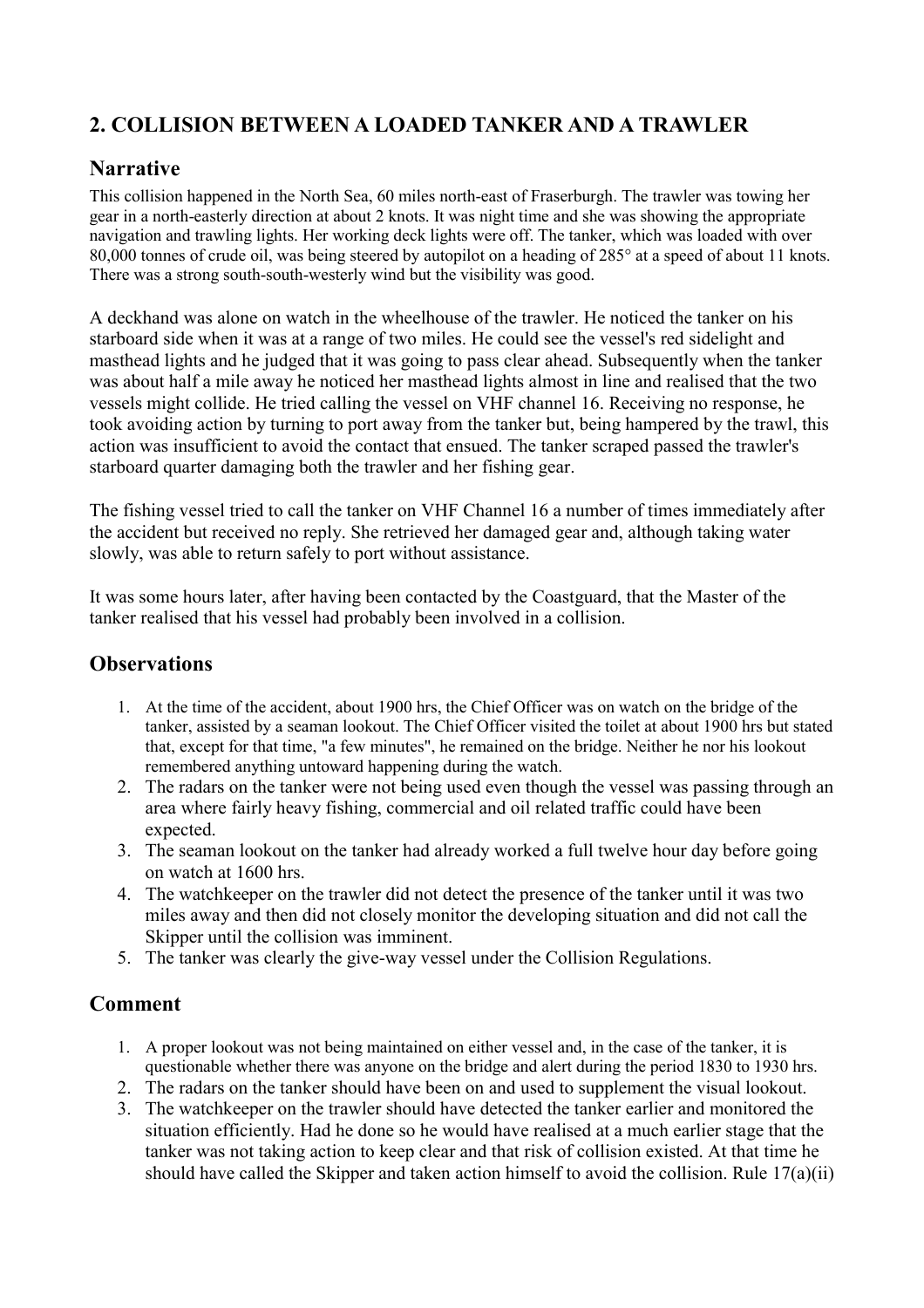of the Collision Regulations allows for this. As it was he left it too late to call the Skipper and too late to avoid the contact.

4. Under Rule 8 of the Collision Regulations the give-way vessel must take early and positive action to avoid a close quarters situation. It is especially important to positively resolve the situation at an early stage if the other vessel is hampered in her ability to take last minute avoiding action herself.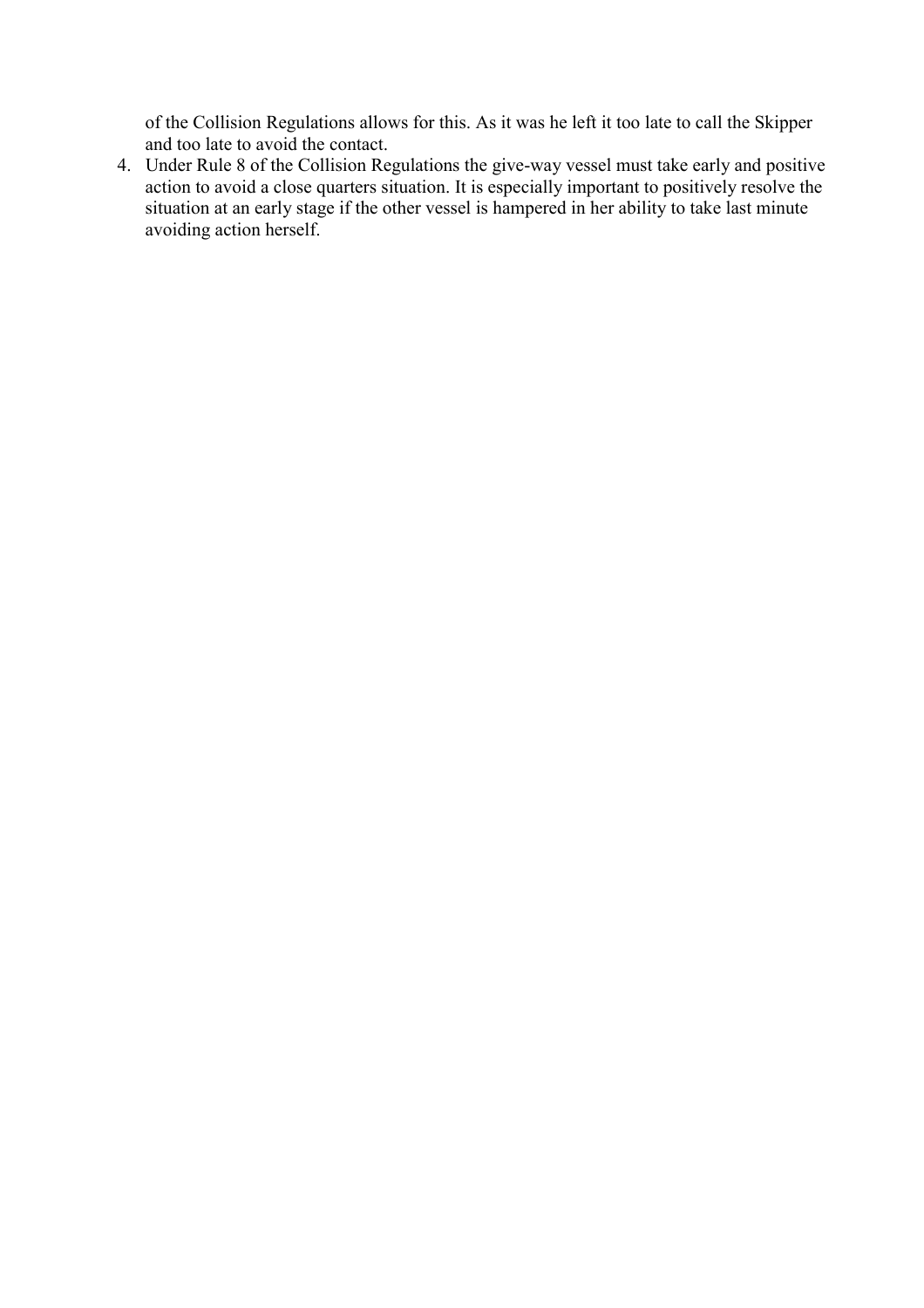# <span id="page-5-0"></span>**3. FATAL ACCIDENT ON BOARD A SUPPLY VESSEL**

#### **Narrative**

A supply vessel was required to load cargo from an offshore platform in Liverpool Bay. The cargo included a bridge walkway with the following dimensions:

Length:15.15 metres Breadth: 1.85 metres Height: 2.90 metres

The walkway weighed six tonnes.

Cargo from another platform had already been stowed on the aft deck of the vessel and it was intended by the Master that the walkway should be loaded upright, longitudinally and immediately inboard of, and adjacent to, the cargo stowed on the port side of the deck. During the loading operation, the Chief Officer manoeuvred the vessel from the port aft conning position on the bridge. The Master was also on the bridge and was checking to make sure that the vessel remained sufficiently clear of the platform during the loading operation.

The walkway was loaded using one of the platform cranes and was guided into the required position by two crewmen on deck. The weather conditions were calm and both the Master and the Chief Officer considered that it was unnecessary to secure the deck cargo for the short passage to Liverpool.

As the vessel proceeded up the River Mersey, the two crewmen were engaged in preparing the aft deck for a towing operation, which was required to be undertaken immediately after discharge of the deck cargo. While approaching Langton Lock, the walkway fell onto its side and trapped the two crewmen underneath it.

The emergency services attended the vessel in the lock. One of the crewman died as a result of the accident and the other was seriously injured.

- 1. When upright, the walkway was supported at two points on its underside; a fixed locating pin situated at its forward end, and a locating pad, with freedom to swivel about an athwartship axis, situated at its aft end. The locating pin and pad projected vertically below the underside of the walkway at distances of approximately 0.4 metre and 0.6 metre respectively.
- 2. The Master was aware of the locating pad at the aft end of the walkway but neither he nor the Chief Officer had noticed the locating pin at the forward end during the loading operation and their restricted view from the bridge had prevented them from noticing that the forward end of the walkway had not landed fully onto the deck.
- 3. The two crewmen were experienced in offshore cargo operations and it was normal for them to secure deck cargo only if they deemed it necessary to do so, without having to await instructions from either the Master or the Chief Officer. Although they were aware that the forward end of the walkway had not landed fully onto the deck, they decided that it was unnecessary to secure the walkway in the prevailing calm weather conditions.
- 4. Both the Master and the Chief Officer were satisfied with the stowage of the walkway and did not consider that any securing arrangements were necessary in view of the gangway's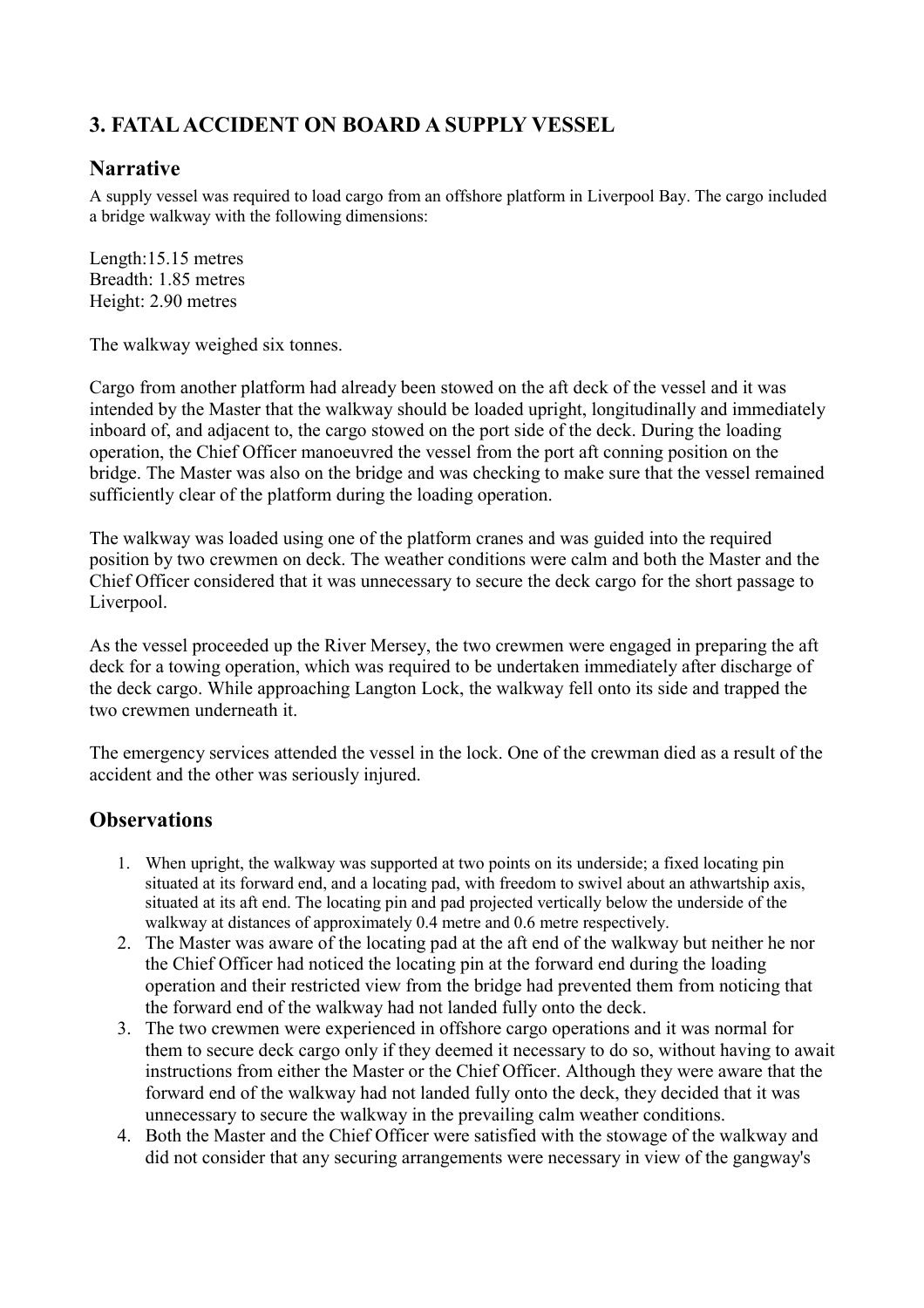<span id="page-6-0"></span>apparent stability, its location immediately adjacent to other cargo on its port side, the prevailing calm weather conditions and the fact that the vessel had a slight list to port.

- 1. The walkway probably fell onto its side due to the motion of the vessel. The main contributory factors were:
	- o the inherently inferior stability of the walkway when in its upright condition and supported only by the locating pin and pad; and
	- o the absence of any action taken to secure the walkway in its stowed position.
- 2. The walkway was an unusual item of cargo for the vessel to carry. When loaded in its upright condition, the height of the walkway in relation to its breadth should have given some cause for concern. However, there was a failure on board to appreciate the danger of allowing the walkway to remain in its upright condition without being secured.
- 3. Although the Master and the Chief Officer regarded the two deckhands as being competent with regard to cargo stowage and securing, it would have been prudent for one of them to have personally inspected the aft deck after loading in order to check that the walkway was stowed safely, particularly as there was no intention to secure it in the prevailing circumstances. Such action would have accorded with the advice provided in the IMO Code of Safe Practice for Cargo Stowage and Securing.
- 4. It is clear that the accident would have been avoided had the walkway been adequately secured in its stowed position, in accordance with the Owner's written Standard Procedures and with the United Kingdom Offshore Operators Association (UKOOA) Code of Practice entitled "The Safe Management and Operations of Offshore Support Vessels".
- 5. The nature of supply vessel cargo loading operations at offshore platforms generally prohibits prior inspection of the cargo by the crew. Therefore, it is important that the Master is advised of the details of any unusual items of cargo to be loaded and that, where possible, efforts are made prior to loading to reduce any foreseeable difficulties that might arise in stowing and securing those items on board the vessel. Appropriate advice in this regard is provided in the UKOOA Code of Practice.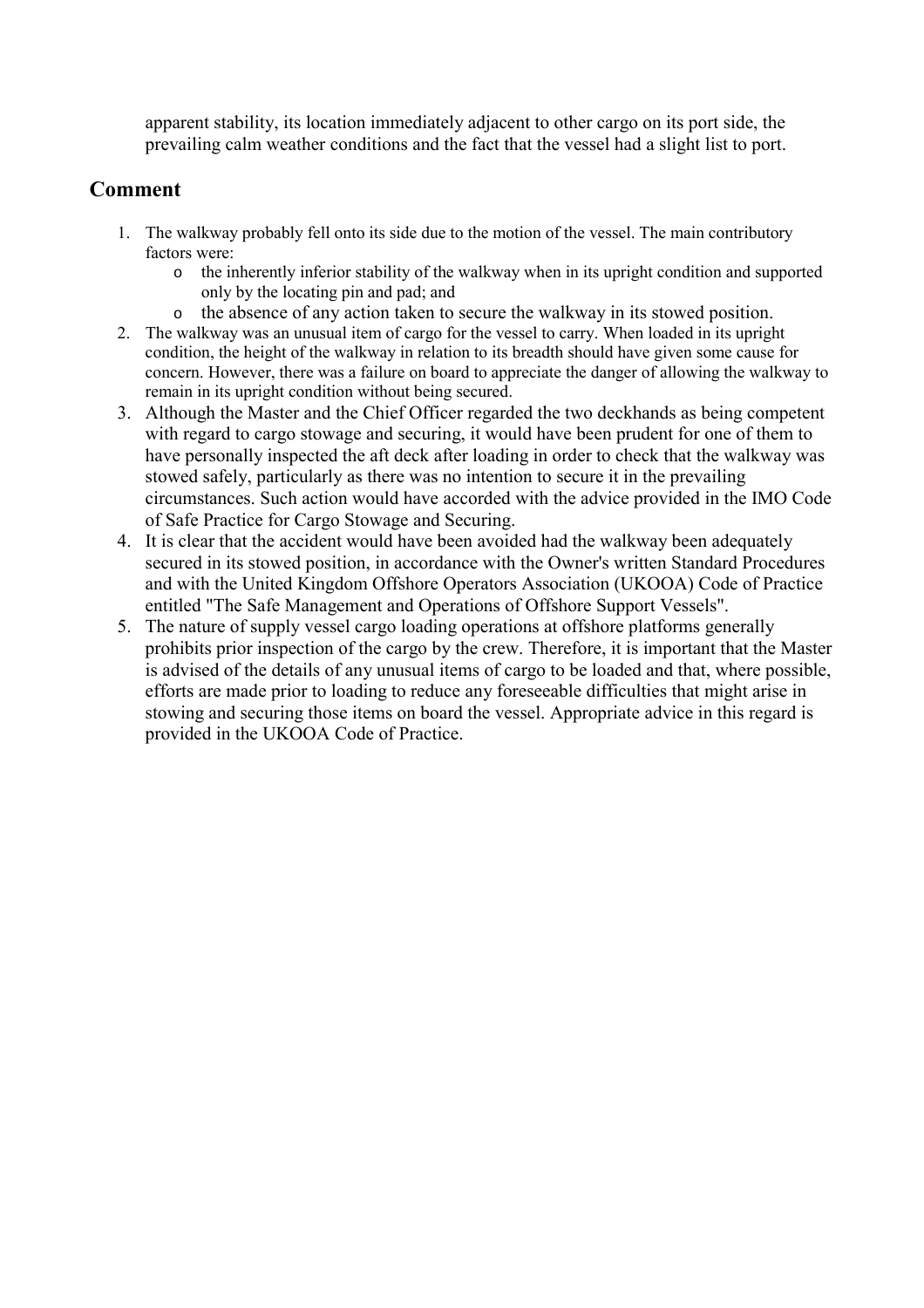# <span id="page-7-0"></span>**4. SHIFT OF CARGO CAUSES HEAVY LIST**

# **Narrative**

The 1400 gross registered tonnage general cargo vessel left port on a winter evening at 1725 hrs, having loaded a cargo of 1500 tonnes of loose steel plates in freezing conditions. The weather was moderate with east-south-easterly winds force 4 - 5 and a heavy swell. The vessel's course put the swell on the beam and she rolled heavily.

At 1958 hrs the vessel took up a list to starboard of about 10°. The vessel was brought around into the swell and the crew were mustered. The holds were inspected and it was found that the plate cargo had shifted, though there was no visible damage to the hull side or any indication of water ingress. The Coastguard were informed and the vessel was turned back towards her port of departure. The local RNLI lifeboat was launched to escort her in. Weather conditions had deteriorated to winds south-easterly 7 - 8 by the time she reached a safe anchorage.



Shift of Inadequately Secured Cargo



Cargo Securely Lashed in Place

- 1. The steel plate was distributed equally between the two holds and secured with timber wedges/shores.
- 2. Friction would have been effectively reduced between the steel plates and the dunnage because it is likely that both would have been covered by ice to some extent, given the freezing conditions in which the cargo was loaded.
- 3. The original loading plan required that the steel plate cargo would be overlaid by steel pilings but this did not occur.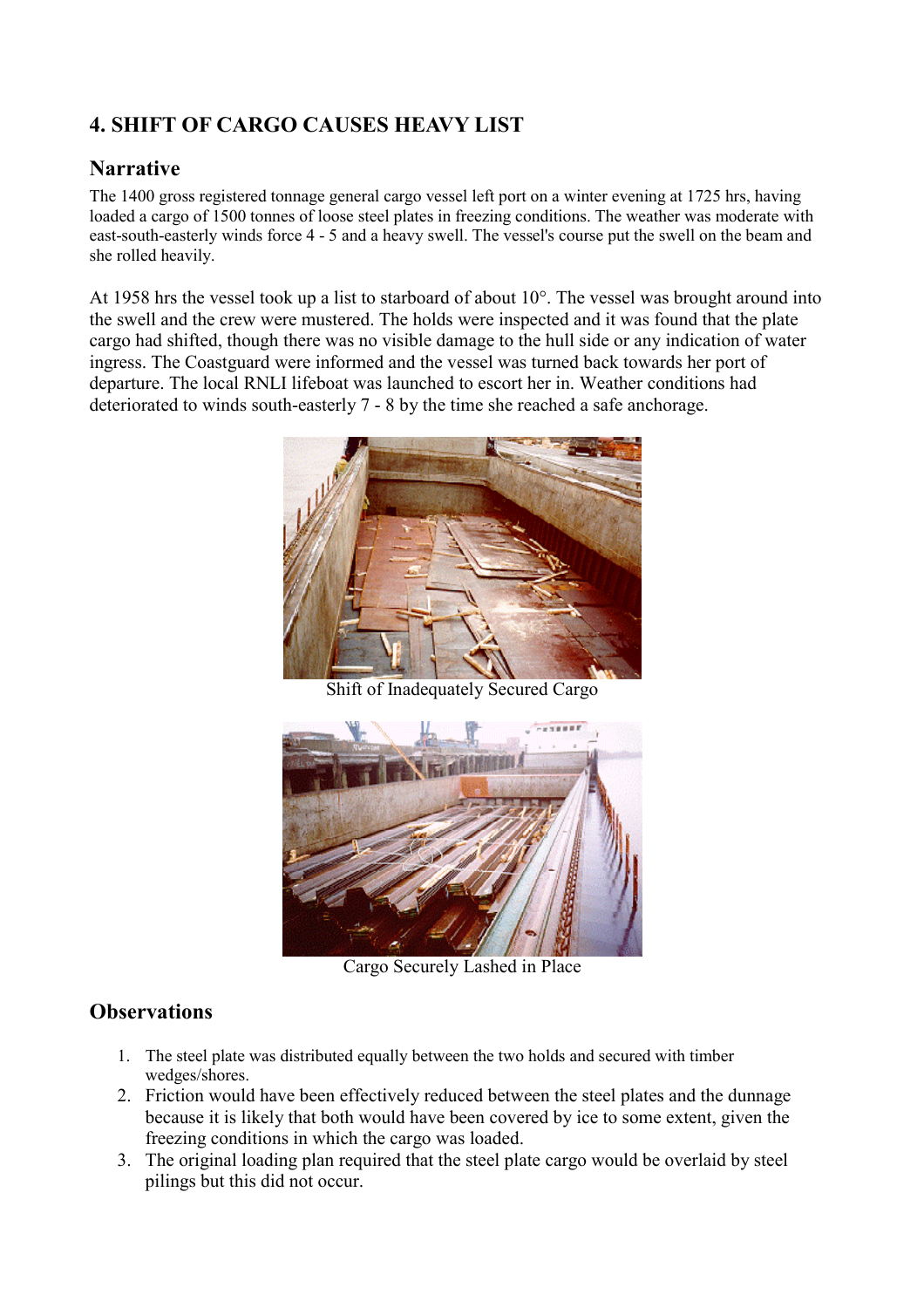<span id="page-8-0"></span>4. Vessels which are carrying steel cargoes can be very stiff and roll violently in a seaway and consequently any weaknesses in securing the stow will be quickly revealed. The fact that the steel pilings were not carried would exacerbate this tendency.

# **Comment**

1. Movement of the cargo could have been avoided if it had been securely lashed in place with wire ropes set taut. This was indeed done before the vessel resumed her voyage with the overload of steel pilings.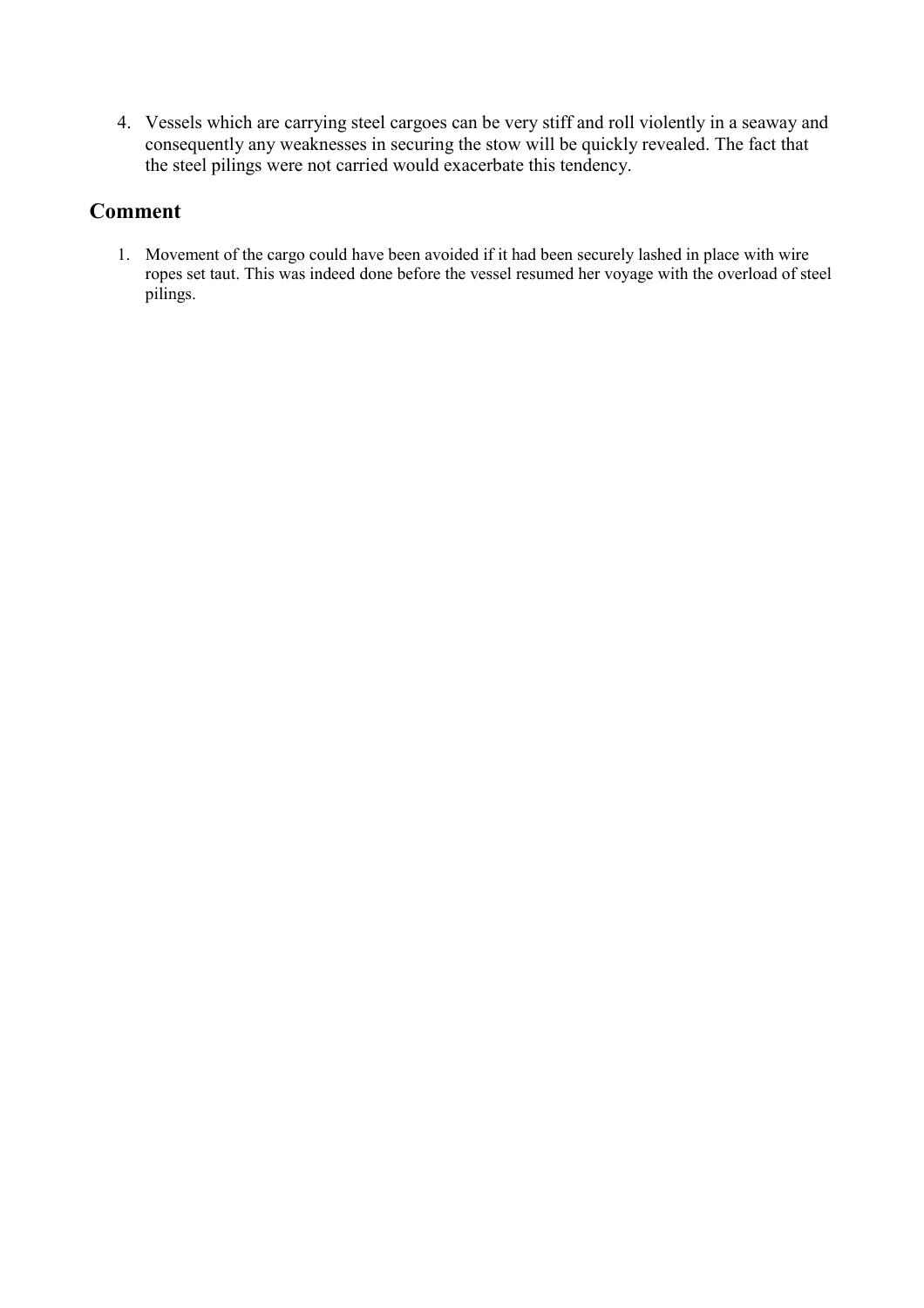# <span id="page-9-0"></span>**5. ENGINE-ROOM FIRE CAUSES FATALITY**

# **Narrative**

A UK coastal vessel, of 833 gross registered tonnage, built in the late 1960s, was at a loading berth taking on a cargo of waste material. The vessel's Chief Engineer and one other person were working on the main engine. This work required that the engine's fuel pumps were purged of air. This operation resulted in a small quantity of fuel, which was gas oil, being spilt onto the engine-room floor plates just beneath the main access ladder from the lower part of the engine-room. Apart from this fixed ladder the only other route to or from the lower floor plates was by way of a wire rope emergency escape ladder at the aft end of the main engine.

The work had reached a stage where the main engine needed to be rotated slightly. To do this both men went to the aft end of the engine in order to bar the engine over by hand. While they performed this task they heard a noise similar to that caused by tools being dropped onto a steel deck and thus placed no significance on this sound. However, once they had completed the engine turning these men looked towards the forward end of the engine and saw smoke and flames coming from the lower end of the access ladder.

An immediate attempt was made to extinguish the fire with a dry powder extinguisher. This extinguisher failed to function. The smoke levels in the engine-room prevented any further local attempts to fight the fire and both men decided to evacuate the engine-room. The Chief Engineer evacuated the space by way of the wire rope emergency escape ladder, the other man used the main access ladder thus stepping through the fire.

The Chief Engineer reached the open deck safely but only after experiencing some difficulty opening the escape hatch at the top of the emergency escape ladder. The other man reached the open deck with his boiler suit in flames. Once these flames were extinguished, and medical help requested from ashore, the engine-room was completely closed down and the CO2 flooding system activated.

After allowing several hours for cooling and ventilation, subsequent inspection of the engine concluded that a wandering lead lamp, which had been in use, had fallen into the spilt oil beneath the main access ladder causing ignition. The sound of this lamp falling had been heard by the men but had been ignored. The man whose boiler suit had ignited suffered serious burns and died the following day.

- 1. The deceased's boiler suit was manufactured from a material consisting of 65% polyester and 35% cotton.
- 2. The dry powder fire extinguisher was subsequently tested. It was established that while the canister still contained its full charge of powder, the C02 gas cartridge was empty. It could not be established whether this cartridge had been discharged at the time of this incident or previously. No indicator is fitted to this type of extinguisher to indicate whether it has previously been operated by accident, or otherwise.
- 3. The wandering lead lamp was of the non-safety type having its bulb protected by only a wire cage.
- 4. When the Chief Engineer used the wire ladder its lack of rigidity made it difficult for him to generate sufficient purchase to open the escape hatch at the top of the ladder. This problem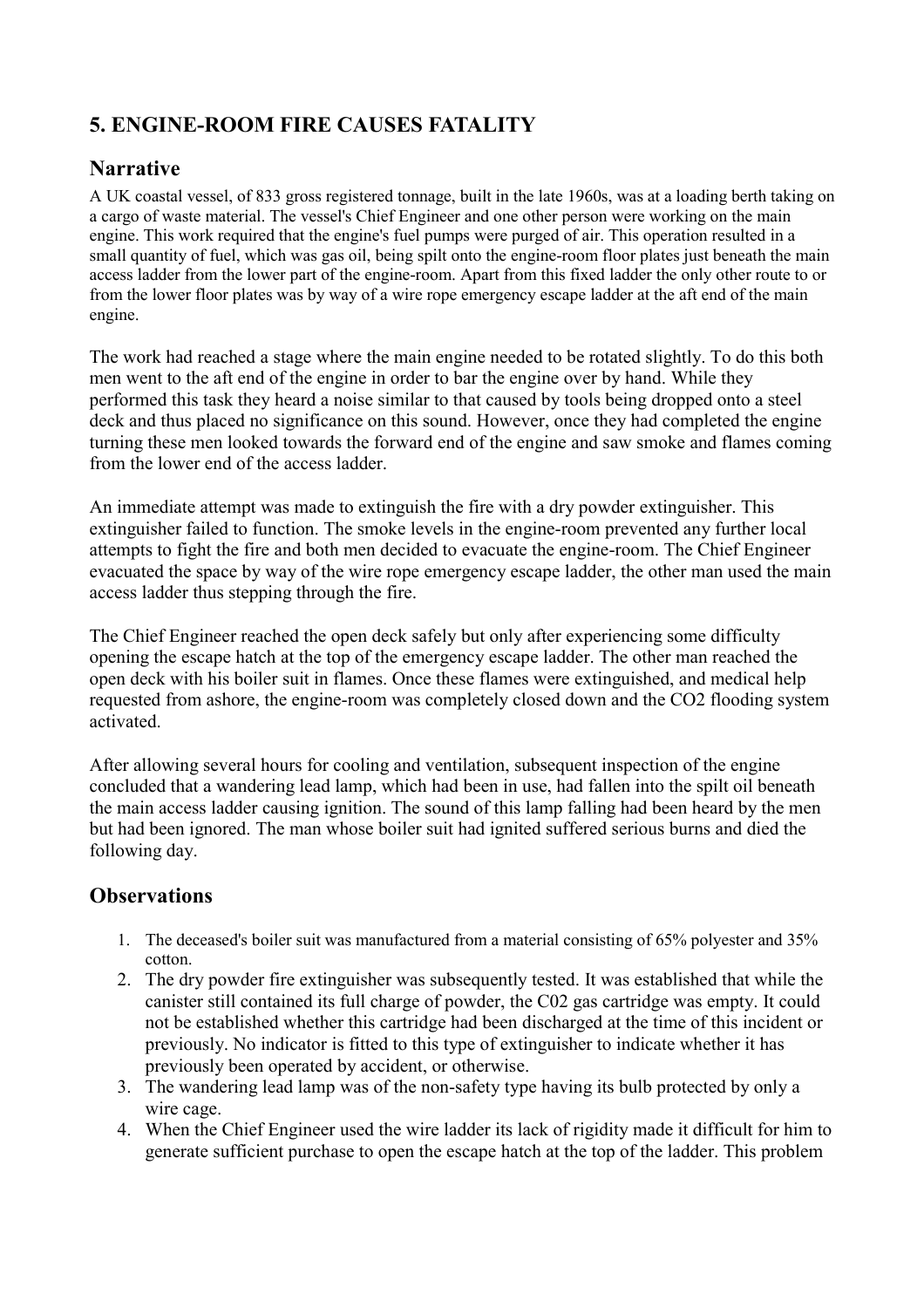<span id="page-10-0"></span>was compounded by the effects of smoke inhalation which very nearly resulted in two fatalities from this incident.

5. The vessel's engine-room was rapidly and very efficiently closed down and flooded with CO2.

- 1. A vessel built since 1980 is required to have its portable fire extinguishers so designed that it is apparent whether or not they have been operated. On older vessels this feature is not mandatory but is clearly advisable.
- 2. The "Code of Safe Working Practices for Merchant Seamen" advises that only approved safety lamps should be used in spaces where oil or oil vapour is present. Such a lamp may have prevented ignition of this fire.
- 3. Materials having a large polyester content are commonly used in the manufacture of workwear. However, the behaviour of such materials in a fire can sometimes lead to the wearer suffering more serious burn injuries than if there had been a small polyester content.
- 4. This incident further demonstrates the value of keeping working areas clean at all times.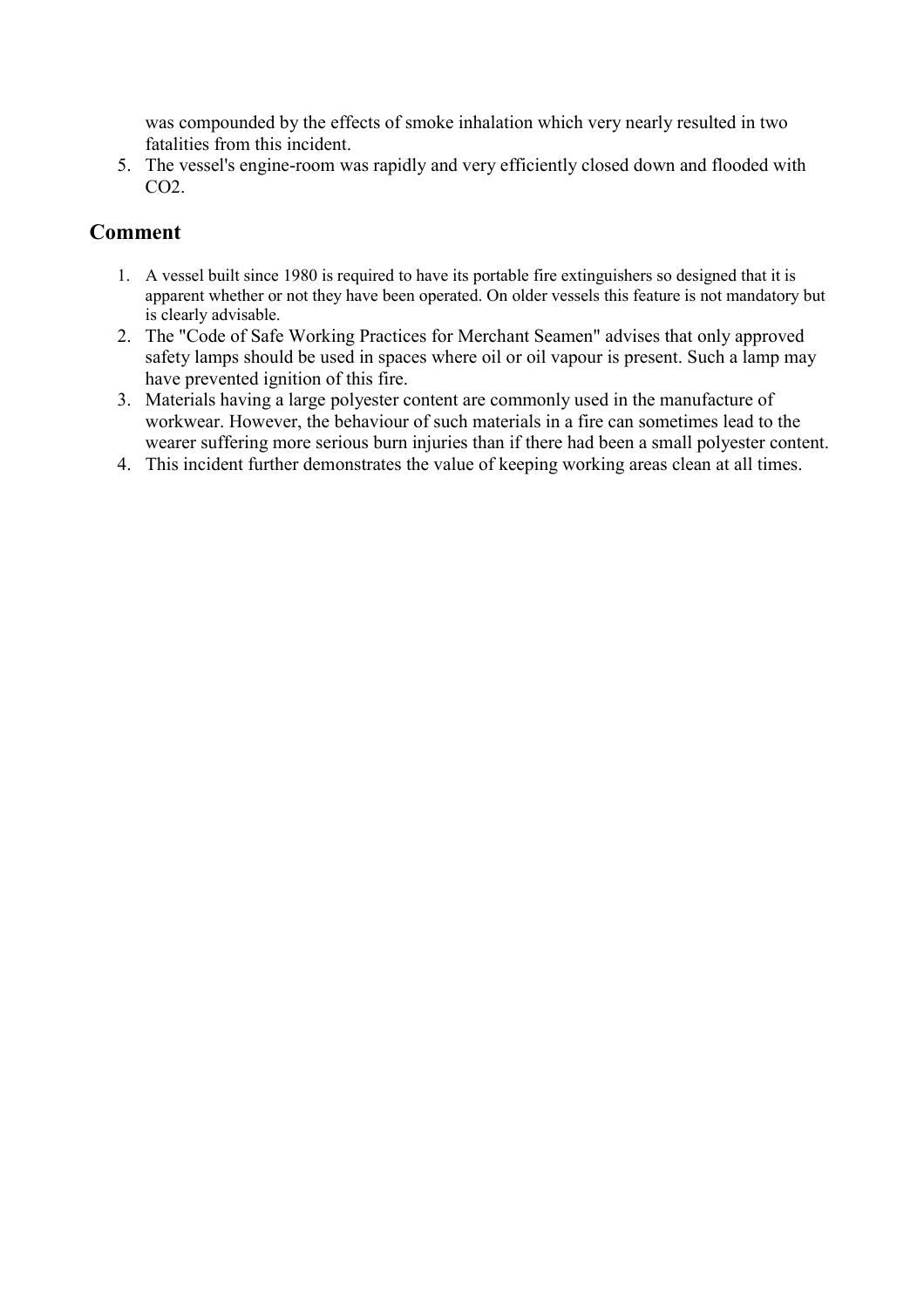# <span id="page-11-0"></span>**6. LOSS OF PASSENGER OVERBOARD**

### **Narrative**

When a ferry of 33,336 gross registered tonnage sailed from a south coast port one night, amongst her passengers was a group of four young men who spent most of their time on board in the bar consuming alcoholic beverages.

At about 0325 hrs the four young men went out on deck for some fresh air. Whilst they were there one of the group climbed over the ship's rails enclosing the lifeboat ladder, and sat on the edge of a lifeboat boarding bridge with his legs dangling over the ship's side. When his friends asked him what he was doing he turned round to face them. The change in disposition of his weight caused the hinged boarding bridge to rotate vertically through ninety degrees, which in turn caused him to fall overboard.

The alarm was raised and shortly afterwards a lifebuoy with a light attached was thrown overboard and the ferry started a man overboard search. The French authorities were alerted and also conducted a thorough search using helicopters, naval vessels and a lifeboat. Despite their efforts, the young man's body was not recovered.



Boarding Bridge in "Closed" Position



Boarding Bridge in "Open" Position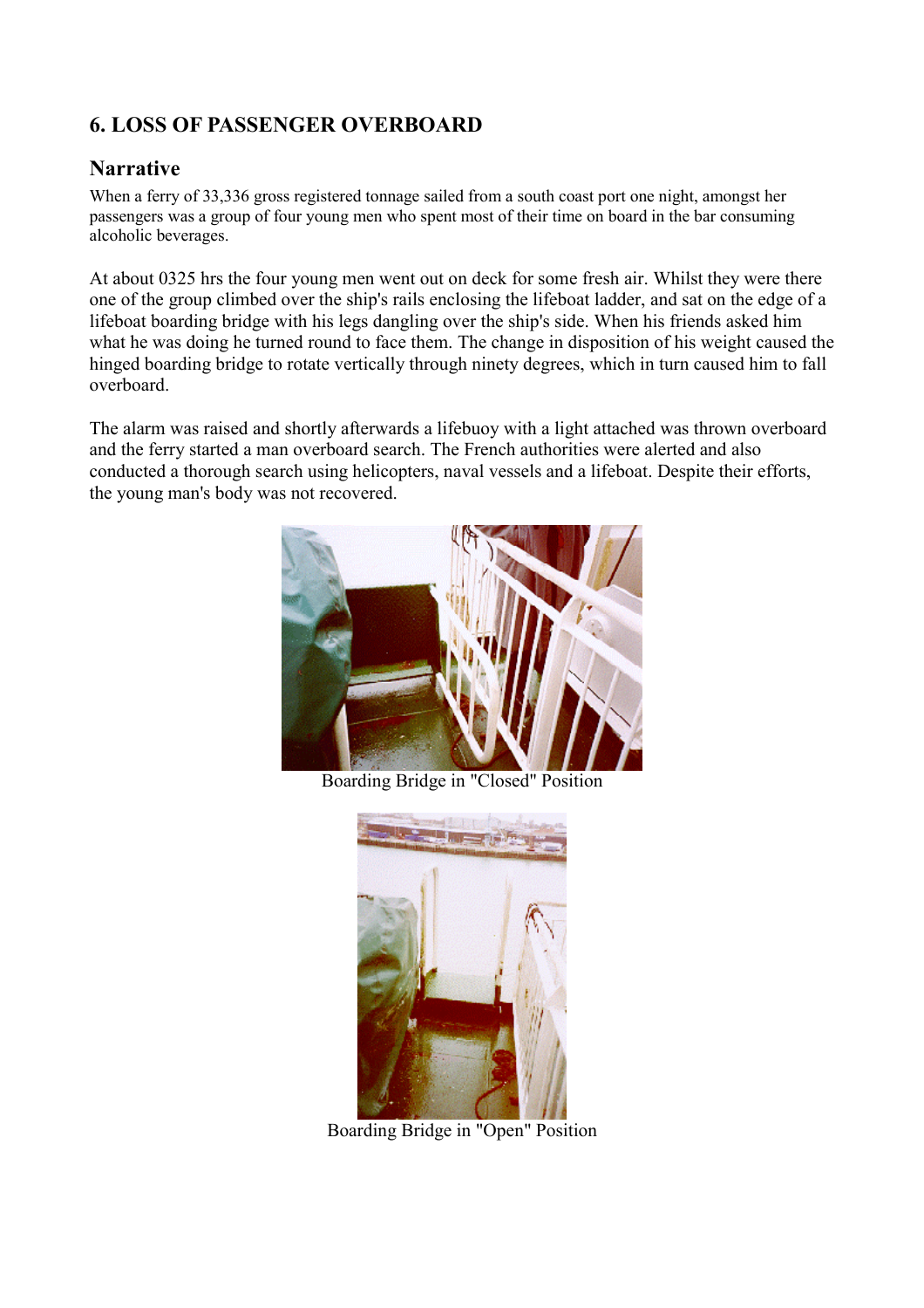- <span id="page-12-0"></span>1. Before boarding the ferry, the four young men had consumed one pint of lager/beer each, and they each drank at least a further five pints while on the vessel. It is therefore highly likely that they were all affected to some degree by alcohol.
- 2. The deceased had climbed over the ship's rail earlier on, probably "showing off". It is probable that he climbed over a second time as an act of bravado but with fatal consequences. It is doubtful that he would have acted in such a manner if he had not been drinking.
- 3. It is unlikely that he would have survived even if he had been located within a reasonable time. The shock of hitting the cold water, followed by hypothermia accelerated by the effects of alcohol would have reduced his chances considerably. The distance from the boat deck to the sea is about 18.6 metres and the young man's body may have hit the ship's side as he fell; it is therefore possible that he could have been knocked unconscious before he entered the water.
- 4. The height of the railings surrounding the stowage position of the lifeboat ladder and the boarding bridge is 1.10 metres. This height is quite sufficient for normal safety.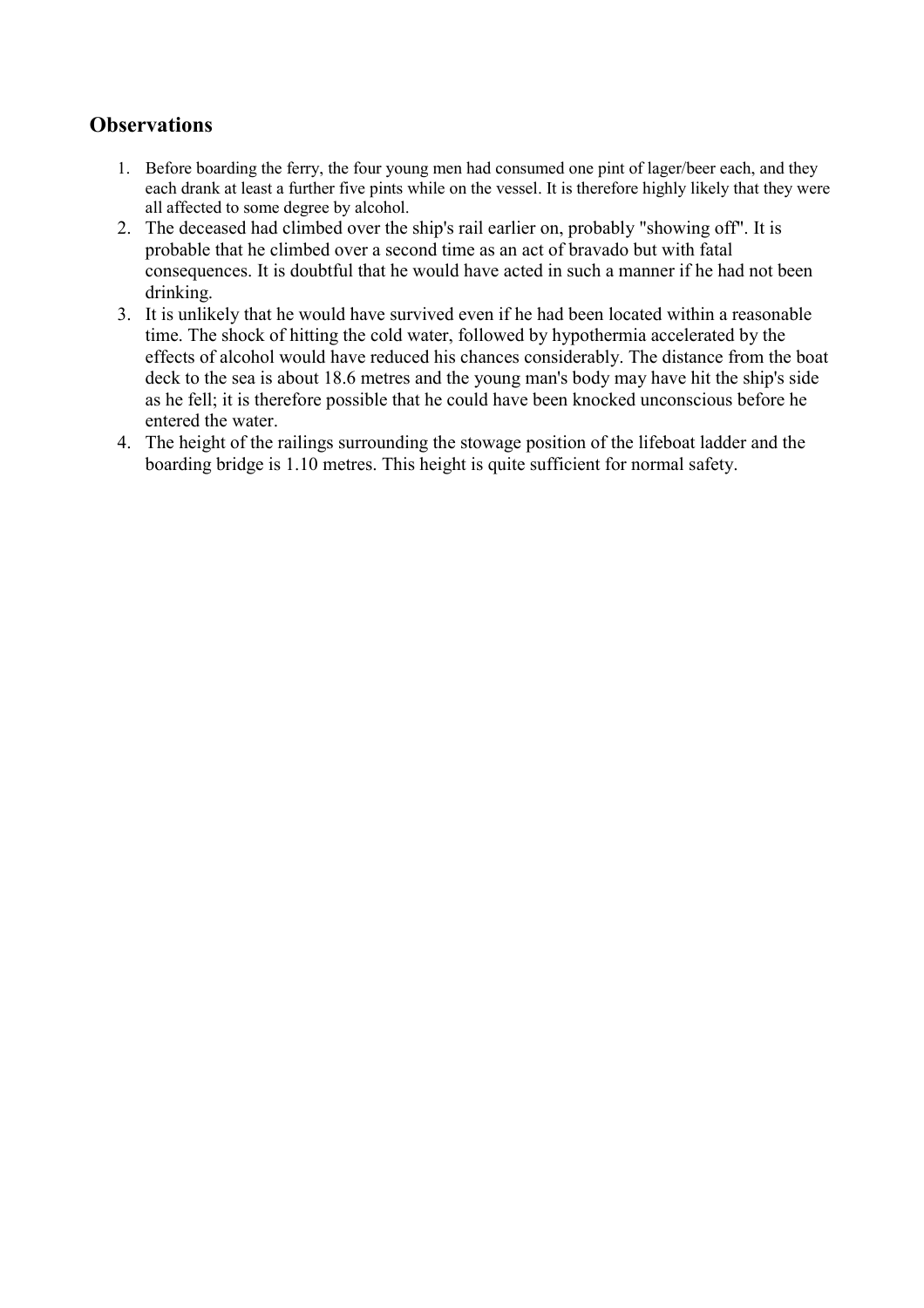# <span id="page-13-0"></span>**7. DEATH OF WORKER IN SEWAGE SPACE**

# **Narrative**

A 20,200 gross registered tonnage passenger vessel was in dry dock undergoing a repair and maintenance period in an overseas port. Nobody was living aboard and the vessel was in the hands of the dry dock company. Amongst the work to be carried out was the cleaning and repair of various sewage tanks sited in void spaces. Each tank is divided by a central bulkhead plate into a grey sewage collection part and a black sewage storage part - the dividing bulkhead being open at the top to allow carry over of liquid from the black to the grey. Prior to dry docking, both the grey and the black tanks had been pumped out although some residue still remained in the black tanks.

Several tanks were opened, the internal atmosphere tested for oxygen and flammable gas, and working permits issued. No test was made for hydrogen sulphide. The grey side of one tank had been cleaned during the morning with work continuing during the afternoon. Two workmen were on top of the tank in the void space, another was in the tank removing the access plate between the grey and black sections whilst two others were outside by the tank access manhole.

When the access plate was removed, black sewage overflowed into the grey tank area. The workman in the tank shouted a warning of gas but collapsed before he could escape from the tank. The two workmen by the access manhole raised the alarm and came out of the void space. Of the other two workmen, one came straight out whilst the other entered the tank and pulled the collapsed workman from the grey tank bottom. On climbing out of the tank, both became unconscious and collapsed, one became entangled with the ladder whilst the other fell head first down into the bilges at the bottom of the void space with only his feet showing.

The alarm was raised and a yard safety official arrived at the entrance to the space with a SCBA unit but without any backup team. Once aware of the problem, a member of the ship's crew called out the ship's emergency tank rescue party. Wearing breathing apparatus, two of the party entered the space carrying "MARS" resuscitators. On finding the workman entangled by the ladder, the resuscitator was applied and with the aid of rope slings, the man was removed through the manhole. He was subsequently evacuated to hospital and recovered. The rescue team then re-entered the space, pulled the second man clear of the bilges and attempted resuscitation. This workman however was already dead.

# **Observations**

- 1. The residue of black sewage had remained undisturbed and un-aerated for the preceding five and a half days and it is likely that over this period the level of toxicity would rise. The amount of black sewage falling into the grey tank amounted to about five to ten litres, which although very small was sufficient to release the lethal gas, hydrogen sulphide.
- 2. The compartment had been tested for oxygen and flammability prior to entry and a work permit issued. Testing for hydrogen sulphide however was not carried out but, it is doubtful if any hydrogen sulphide would have been present, as at that time there had been no spillage of black sewage.

# **Comment**

1. The standard procedure prior to entering any enclosed space or tank should follow the guidelines given in Chapter 10 of the "Code of Safe Working Practices for Merchant Seamen". Essentially this requires that precautions should be taken as appropriate before a potentially dangerous space is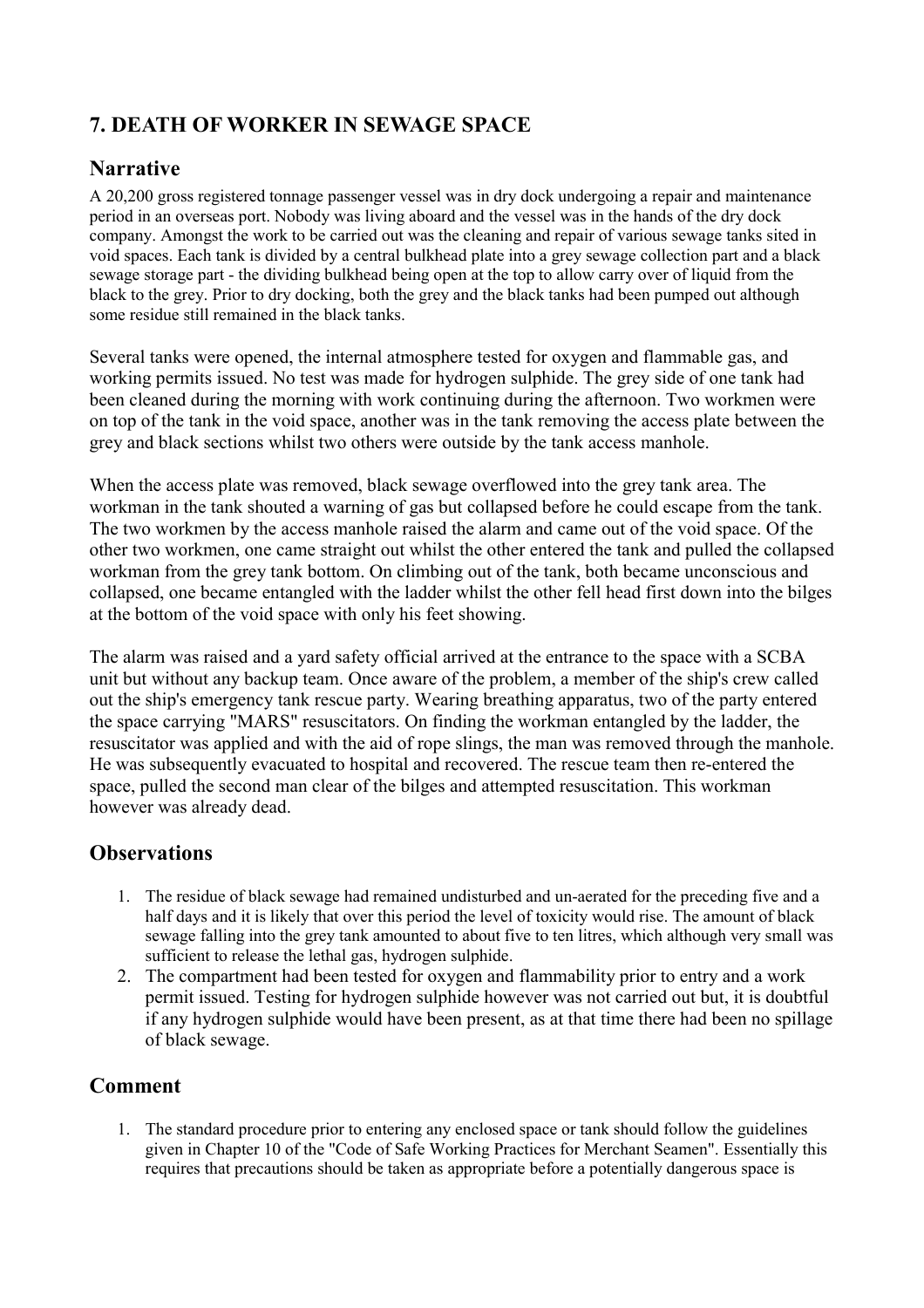entered so as to make the space safe for entry without breathing apparatus and to ensure that it remains safe whilst persons are within the space.

2. In this case, although gas tests were conducted prior to entry and a permit issued, the potentially lethal consequences of subsequently opening an access into tanks containing black sewage had not been considered or the appropriate precautions taken.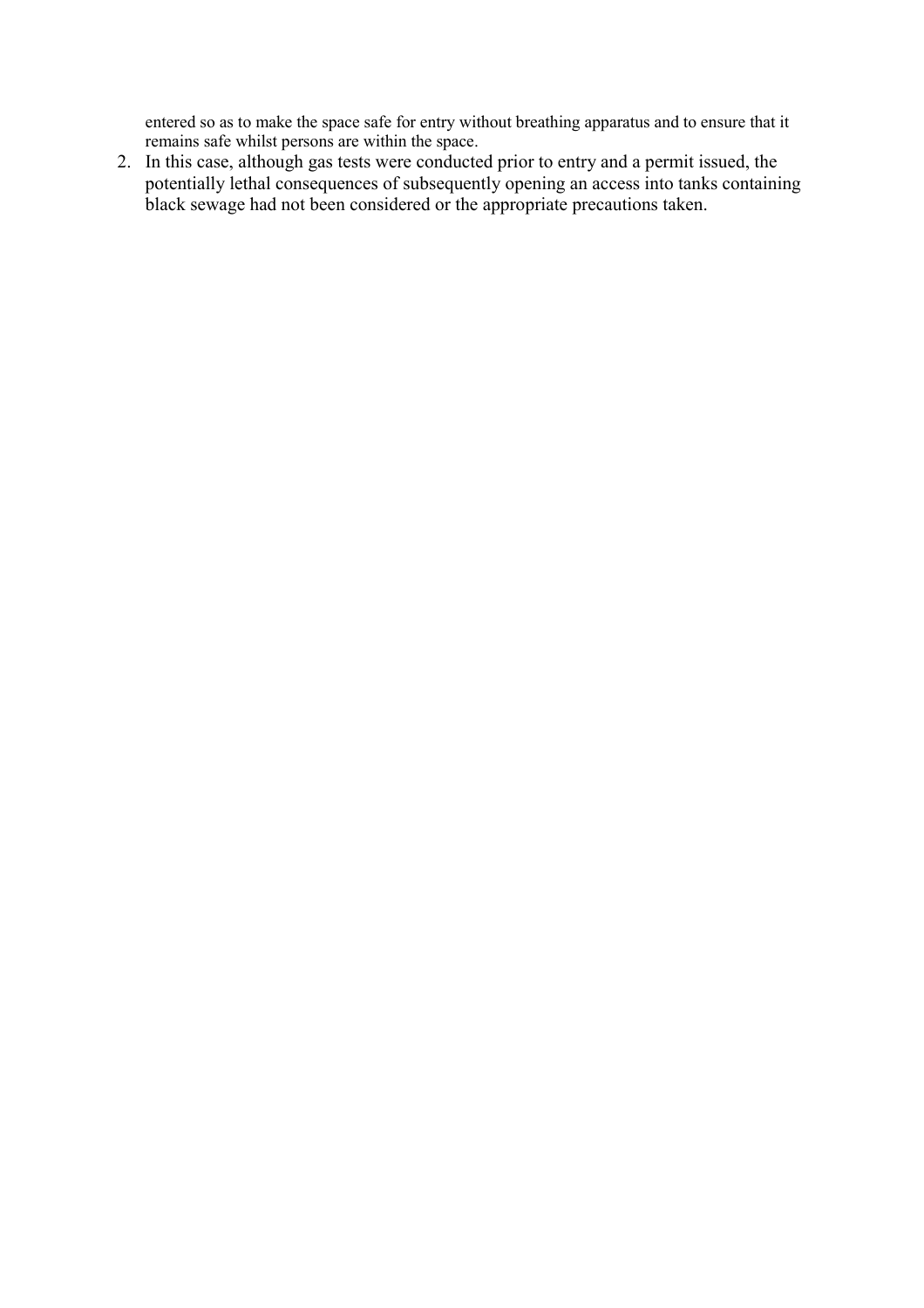# <span id="page-15-0"></span>**8. INJURY CAUSED BY A REVERSING TRAILER ON A RO-RO VEHICLE DECK**

# **Narrative**

Discharging operations were in progress through the stern door of a 5,897 gross registered tonnage freight ferry. On the main vehicle deck two crewmembers, A and B, were working together unlashing semi-trailers for towing ashore by Tugmaster tractors. One of the trailers was on the starboard forward side of the space and it was found that there was excessive tension on the lashing chain on the nearside rear end of the trailer, making it difficult to release. Crewmember A requested the Tugmaster driver to slowly reverse to ease the tension on the chain. He shouted across to crewmember B to tell him what he had asked the driver to do. He was standing on the offside of the trailer and, assuming that crewmember B had moved aft along the clear space between the trailer and the ship's side, signalled the driver to reverse. At that instant crewmember B appeared from around the nearside of the trailer, leaned over a king frame and started to attempt to release the chain. He was caught between the rear of the reversing trailer and the king frame and suffered crush injuries, including several broken ribs.

# **Observations**

- 1. It is highly likely that crewmember B had not heard or understood what was shouted to him by crewmember A, due to the high level of noise on the vehicle deck.
- 2. The two crewmembers had worked successfully for many months as a two-man team and they were well versed in lashing and unlashing procedures.

- 1. Whenever possible crewmembers should avoid placing themselves in restricted positions where they could become trapped.
- 2. Carelessness in this instance demonstrates how a simple failure in communication and concentration can result in a serious and possibly fatal accident.
- 3. This sort of accident is happening too frequently. It cannot be emphasised too strongly that the crewmember acting as signaller MUST have the other crewmember in sight and be satisfied that he is in a safe position, before signalling the driver to proceed.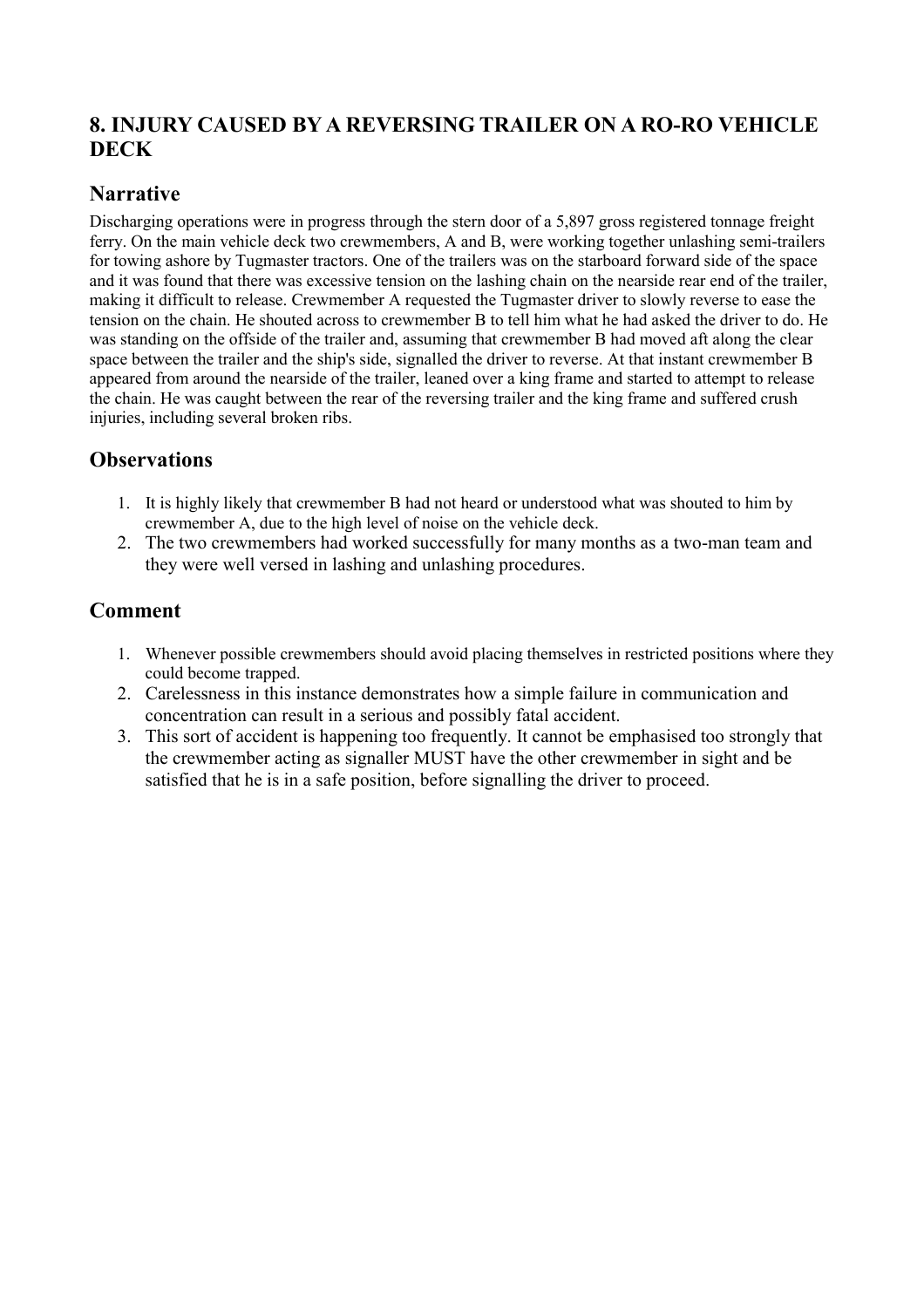# <span id="page-16-0"></span>**9. LIFEBOAT FIRE DURING TESTING**

### **Narrative**

The hyperbaric lifeboat from a diving maintenance vessel was deployed for a test run and regular maintenance. Some 20 minutes after starting the lifeboat engine, a fire was discovered in the aft cabin.

# **Observations**

The incident was investigated by the vessel's managers who reported the following:

- 1. The engine was stopped immediately.
- 2. Thick black acrid smoke restricted access to the fire.
- 3. Use of an available 2.5 kg portable dry powder extinguisher failed to extinguish the fire.
- 4. A workboat was used to tow the lifeboat alongside the vessel and hoses were then directed from the vessel into the lifeboat until the source of the fire became submerged.
- 5. During the fire, there was an explosion from the oxygen, heliox and air gas supplies on board the lifeboat.
- 6. In consultation with specialists, the cause of the fire has been attributed to a fuel oil return line failure, which permitted fuel oil to be sprayed onto the engine exhaust.
- 7. The stored gas on board the lifeboat fuelled the flames and caused most of the resultant damage.

# **Comment**

The following actions were recommended by the managers:

- 1. Status of fuel oil lines and engine exhaust cladding to be checked at regular intervals not exceeding 3 months;
- 2. More portable dry powder fire extinguishers to be installed.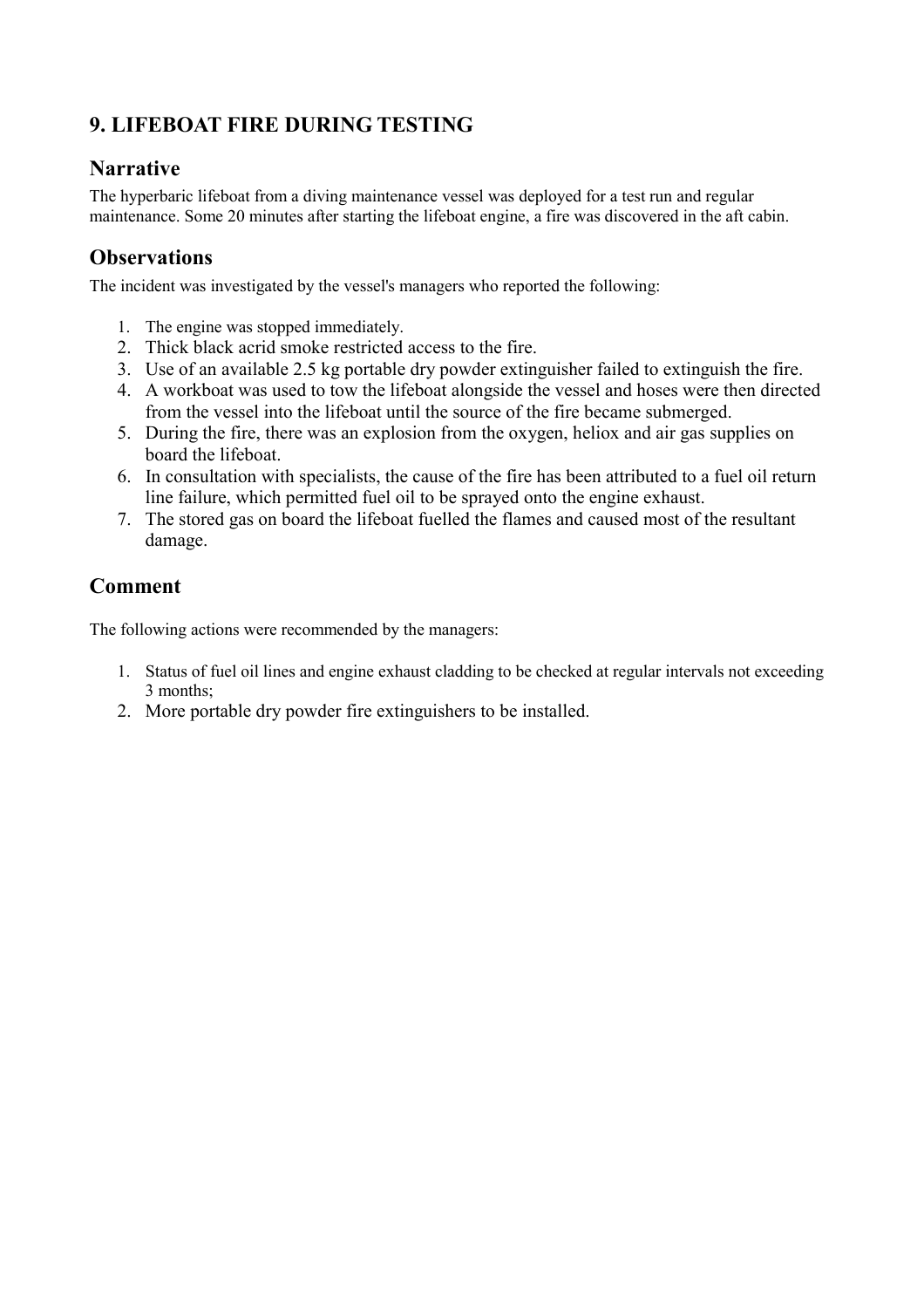# <span id="page-17-0"></span>**10. FALL FROM MAST**

#### **Narrative**

An offshore supply vessel was alongside in port. A deck rating was painting the foremast. He was standing on the fixed mast ladder and was holding onto the ladder with one hand while painting the mast using the other. He wore a safety harness with a lanyard attached to a ladder rung. As he worked downwards, he periodically transferred the lanyard clip to a lower rung. At a height of approximately 20 feet above the deck, while transferring the lanyard clip, the rating fell from the ladder and sustained resultant major injuries.

### **Observations**

- 1. The rating was an experienced seaman. He was fit and completely sober.
- 2. He was wearing a safety harness with an attached lanyard in accordance with the "Code of Safe Working Practices for Merchant Seamen".

- 1. The accident could have been avoided if the safety harness had incorporated two lanyards such that, while transferring one lanyard to a lower rung, the harness would still have been attached to the ladder by the other lanyard.
- 2. The Merchant Shipping (Protective Clothing and Equipment) Regulations 1985, in association with Merchant Shipping Notice No M.1195, require a safety harness and its associated lanyard to meet the standards of BS EN 358: 1993 & BS EN 354: 1993 or equivalent. BS EN 358: 1993 provides for one or more lanyards to be used with a safety harness. However, a safety harness incorporating more than one lanyard can normally only be supplied by special order.
- 3. An alternative means of protection from falling when using a fixed ladder is the provision of a vertical rail system. The rail is attached to the inside of the ladder and is used in conjunction with a safety harness, lanyard and inertial clamp device. Such a fall arrest system (BS EN 363: 1993) permits the user greater freedom of movement.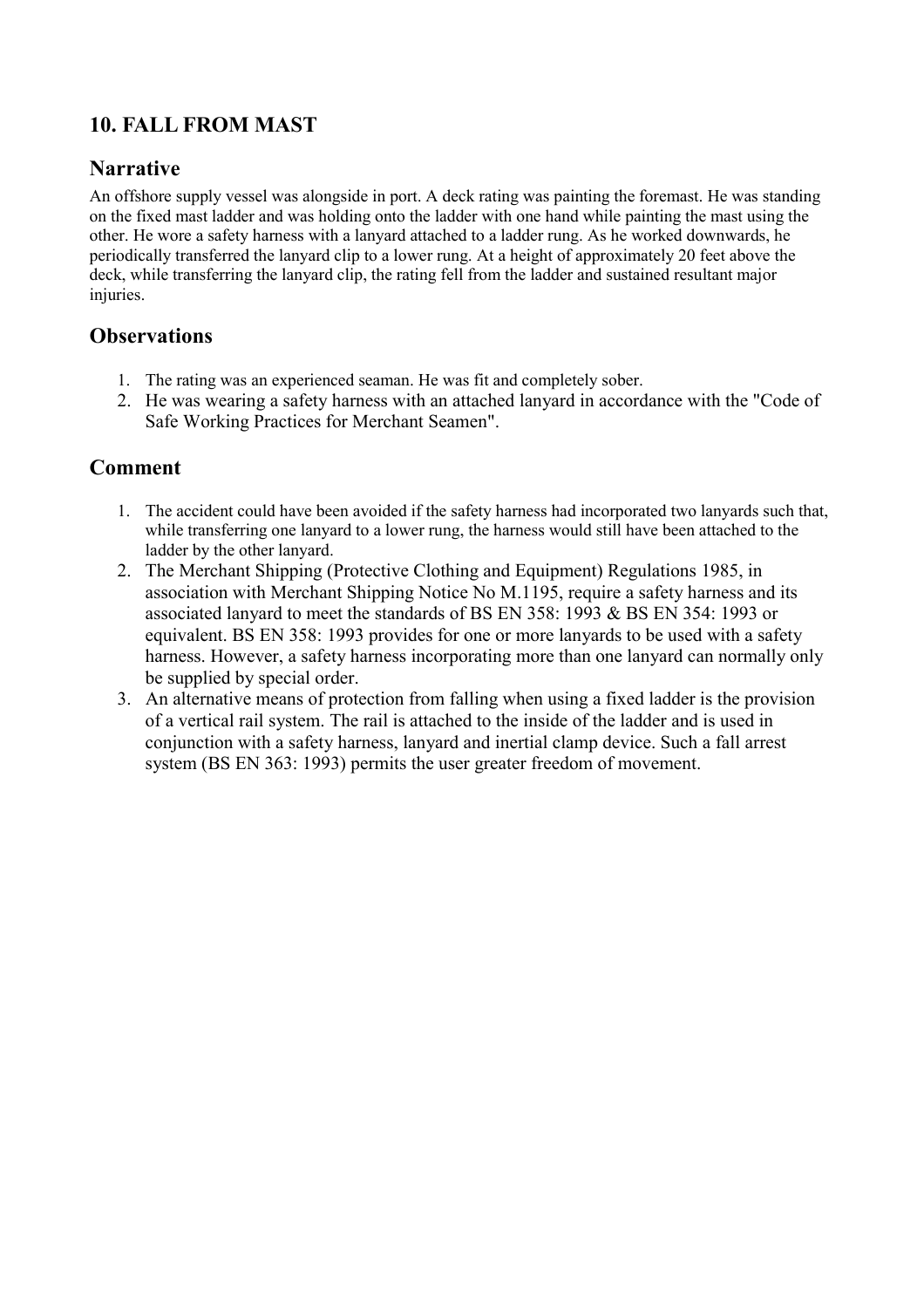# <span id="page-18-0"></span>**11. GENERATOR FIRE IN PORT**

### **Narrative**

A 1,819 deadweight tonne oil tanker was alongside and discharging her cargo. The lights suddenly flickered and the Second Engineer, who was in charge of the engine-room watch, saw smoke and flames being emitted from the starboard main engine shaft-driven generator. He immediately raised the alarm and then attempted to extinguish the fire until dense smoke forced him to evacuate the engine-room.

The crew were mustered and the ship's emergency procedures were put into effect. The Second Engineer and the Second Officer, both wearing compressed air breathing apparatus (CABA) sets, re-entered the engine-room. They stopped the starboard main engine and generator and then successfully extinguished the fire using the vessel's own fire-fighting equipment.

The local fire service attended the vessel shortly afterwards and confirmed that the fire had been extinguished.

#### **Observations**

- 1. The cause of the fire was determined to be the failure of a commutator component. The resulting dense smoke was created by the varnish and insulation within the generator windings.
- 2. Although the engine-room was illuminated and safety lamps were being used during the incident, the Second Officer was, at times, unable to see the Second Engineer due to the dense smoke. In an attempt to overcome this problem, the owners of the vessel intend to fit retro-reflective tape to all CABA cylinders and is considering the fitting of high-visibility plastic covers.

- 1. Retro-reflective material is not readily found on protective clothing and CABA cylinders used on board ship. However, it is commonly fitted to the protective clothing of fire-fighters ashore and is reported to enhance detection significantly in dense smoke.
- 2. The fitting of retro-reflective tape or high-visibility covers to CABA cylinders will also enhance detection. However, for all-round detection, the fitting of retro-reflective material around the outside of protective clothing might be preferable.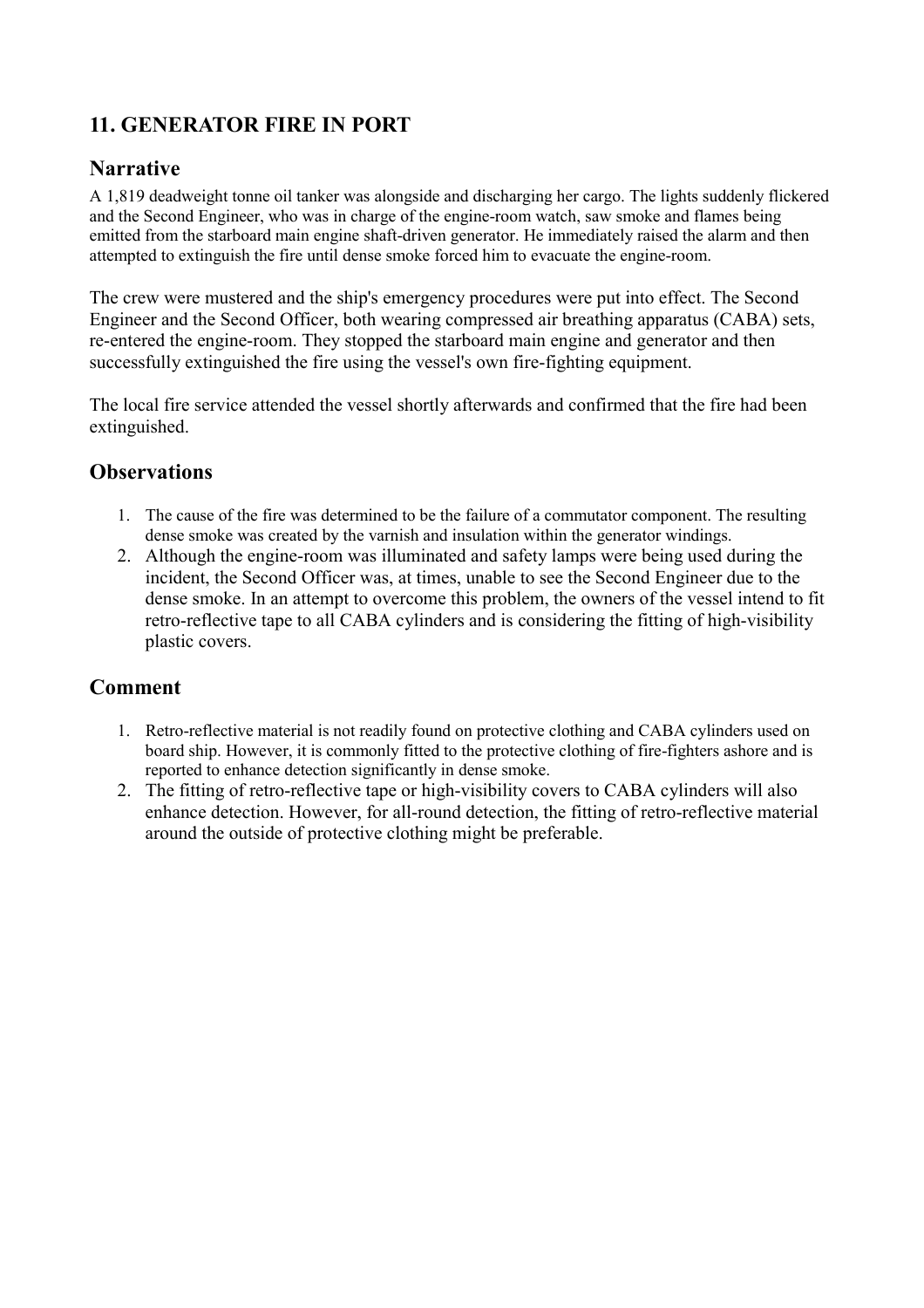# <span id="page-19-0"></span>**12. FLOODING AND FOUNDERING OF A 32 METRE FISHING VESSEL**

### **Narrative**

A 32 metre registered side trawl fishing vessel operated out of a Scottish east coast port. The vessel sailed with a crew of 10 (Skipper, Mate, two Engineers and six deckhands) and arrived at the fishing grounds off north west Ireland the following day - the weather during the voyage being easterly force 6 - 7. On arrival, she started fishing in company with two other vessels, pair trawling in rotation with them. After two days she assumed the "port" station, and shot her nets at 2000 hrs.

The main trawl winch was situated on the port side forward in the tweendeck with the trawl wires passing out onto the shelter deck starboard side, through spurling pipes. The wires then separated before passing aft via the gantry. At approximately 2040 hrs the winch operator, when going forward to adjust the wires, found that water was covering the tweendeck deck to a depth of about 75 - 100mm. The Skipper was notified but it was not until about 2130 hrs that one of the Engineers was instructed to inspect the area for water. At that time he reported that the amount was not significant but on inspecting the area again at 2200 hrs found some water draining aft via the drain lines to the bilge aft. This was removed by the bilge pumping system.

At 2230 hrs the vessel had a 3° - 4° list to starboard with a rising water level and more water coming in via the spurling pipes. The water not only flowed aft through the drain lines but also started to spill over the door sill into the starboard alleyway and aft into the refrigerated space. Although the bilge pump continued to remove the water flowing aft and the strainers were checked for debris, the water level forward continued to rise. By 2300 hrs the tweendeck forward contained a significant amount of water and, with the vessel assuming an increasing head trim, the drainage aft ceased.

The crew started preparations to launch the liferaft and assembled at the stern leaving just the Skipper in the wheelhouse and one of the Engineers down below. At about 2300 hrs Malin Head Radio was advised by the Skipper that the vessel was flooding with a MAYDAY being broadcast at 2305 hrs. One of the other fishing vessels came close in and the Skipper and the rest of the crew abandoned their vessel, some directly onto that fishing vessel, and some into the sea or a liferaft. All were wearing life-jackets and all were picked up without injury.

- 1. The loss of this vessel was undoubtedly due to internal flooding causing the vessel to adopt an increasing head trim until such time as the shelter deck forward became immersed and down flooding occurred. With the bilge well situated aft, the effect of this head trim was to cause the water to drain forward, away from the bilge pump suction.
- 2. Whether this initial internal flooding was caused by back flooding of the bilge system due to human error or by the operational failure of defective or jammed valves it is not possible to say. With full refrigerated sea water tanks and their drainage system interconnected with the normal vessel bilge system, back flooding is a real possibility. There is no record of any previous flooding and the vessel was considered to be in good condition prior to the sinking. The loss of the vessel due to down flooding via the spurling pipes or by an open shelter deck hatch is discounted on the basis that if the vessel's normal trim by the stern had been maintained, the bilge system as fitted would have removed excess water. That it did not, suggests that the vessel had started to trim by the head before significant water was entering the forward tweendeck. For that to occur flooding must have already been occurring below decks.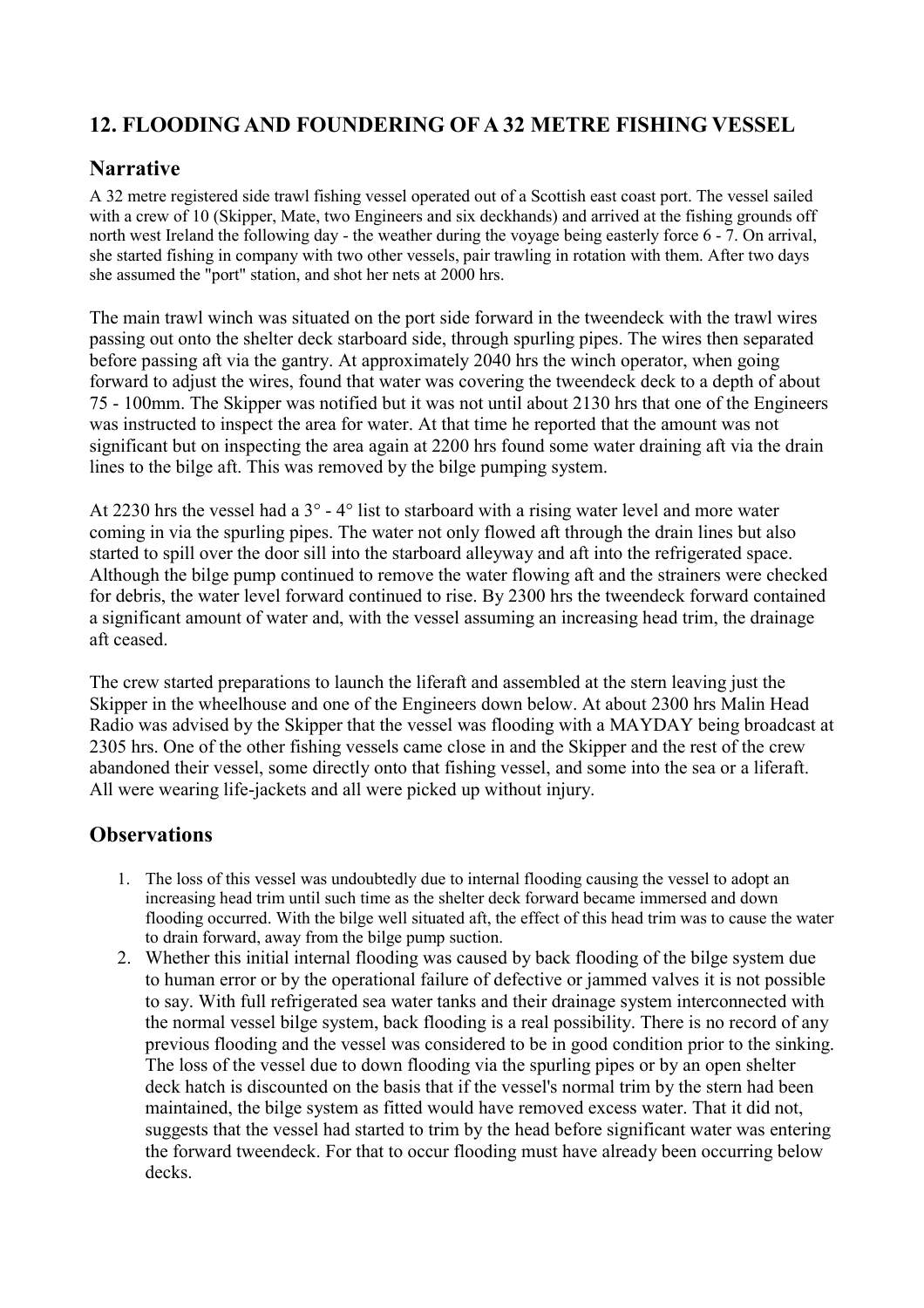- <span id="page-20-0"></span>1. The fitting of a high level bilge alarm within the fish hold space would have given early warning of internal flooding with the possibility of preventing the sinking of the vessel.
- 2. The installation of a bilge pumping system that relies exclusively on a particular vessel trim to be effective is not good engineering practice. It should be noted however, that even if the system installed had not relied on a stern trim, the tweendeck flooding was not the cause of the vessel sinking.
- 3. Weather deck closing devices fitted to openings used at sea, eg towing wires through spurling pipes, should be regularly checked for effectiveness.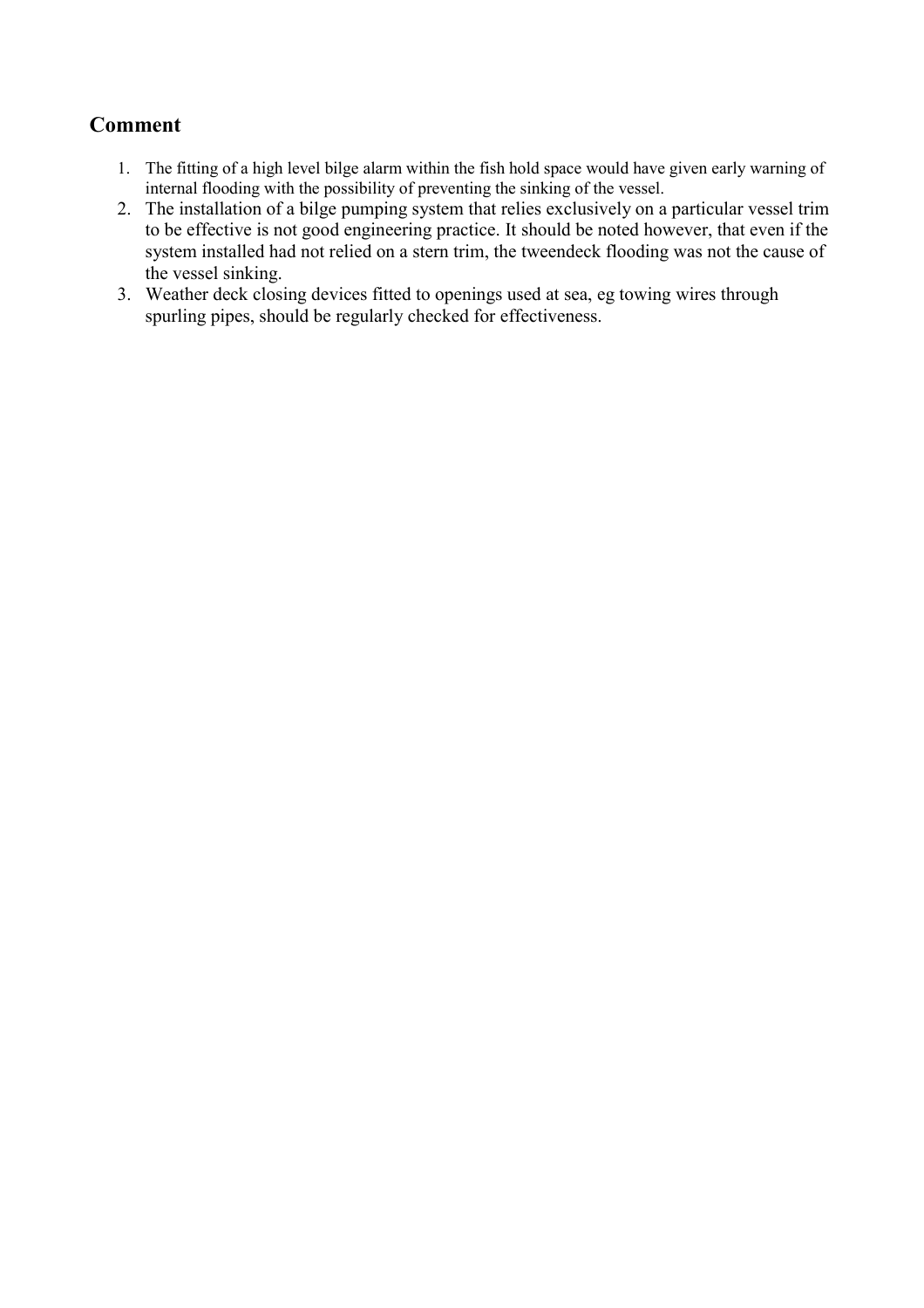# <span id="page-21-0"></span>**13. ENGINE FAILURE AND EVENTUAL LOSS OF VESSEL**

### **Narrative**

This 37 metre, 20 year old wooden fishing vessel operated with a crew of four, Skipper/Engineer, two fishermen and one fisherman/cook. Watch keeping was usually single handed except in periods of bad weather when the watch was doubled up.

The vessel took a full load of fuel aboard and sailed early in the morning for the fishing grounds where she shot four hauls during that day. On the following morning during the first haul, it became obvious to the crew that the net was torn, with the cod end hanging on the dog rope. The remains of the net were hauled as usual whilst the cod end was pulled in using the dog rope over the power block.

Once the nets were aboard, the vessel started making for a small local port to undertake net repairs. The weather was south-westerly to south-south-westerly force 7 and freshening. The crew went forward to the mess while the Skipper remained in the wheelhouse steering the vessel. At the start of the passage, all the engine and gear box gauges indicated that the main engine was working normally but after some 15 minutes, the main engine suddenly stopped without warning. The engine was put into neutral and the Skipper tried to restart the engine. Although the battery was fully charged and the drive engaged, the engine failed to turn. The Skipper and crew therefore put the anchor out using an extended line but the weather was such that it failed to hold. Further attempts were made to re-start the main engine but none were successful. With the vessel slowly closing a rocky lee shore the Coastguard and other vessels in the area were notified and the rescue services tasked.

The Skipper and crew donned life-jackets and assembled aft. Due to the sea state and the proximity of the cliff shore, a decision was made not to use the liferaft. Eventually when the vessel was about 50 metres off the cliffs, the Skipper and crew jumped into the sea. The Skipper and two of the crew made the shore and climbed to the cliff top but the fourth member of the crew was swept parallel to the shore line and lost consciousness due to the cold. At that moment, a Coastguard helicopter appeared and winched this crewman out of the water before picking the rest of the crew off the cliff top. All the crew were taken to hospital for a check up but no injuries were recorded.

The vessel eventually grounded on the rocks and broke up, the remains being in about 10 metres of water.

- 1. The reported circumstances of the engine failure are unusual in that the main engine stopped dead with no reported evidence of slowing down or the sounding of any alarms. Notwithstanding the actual causes of the engine failure, the pressure and/or temperature alarms should have sounded at or prior to the stoppage. It is reasonable therefore to suggest that the main engine alarms could not have been switched on prior to departure from the last port. If they had been, there is the possibility that the conditions leading to the engine failure might have been avoided and the vessel saved.
- 2. The actual cause of the engine suddenly stopping cannot be stated with certainty. With the gearbox clutch disengaged, the engine should at least have turned over. That it did not suggests that the propeller was not fouled, nor was the gearbox jammed. What it does suggest is that the main engine had seized, although whether from overheating or lack of lubrication cannot be established.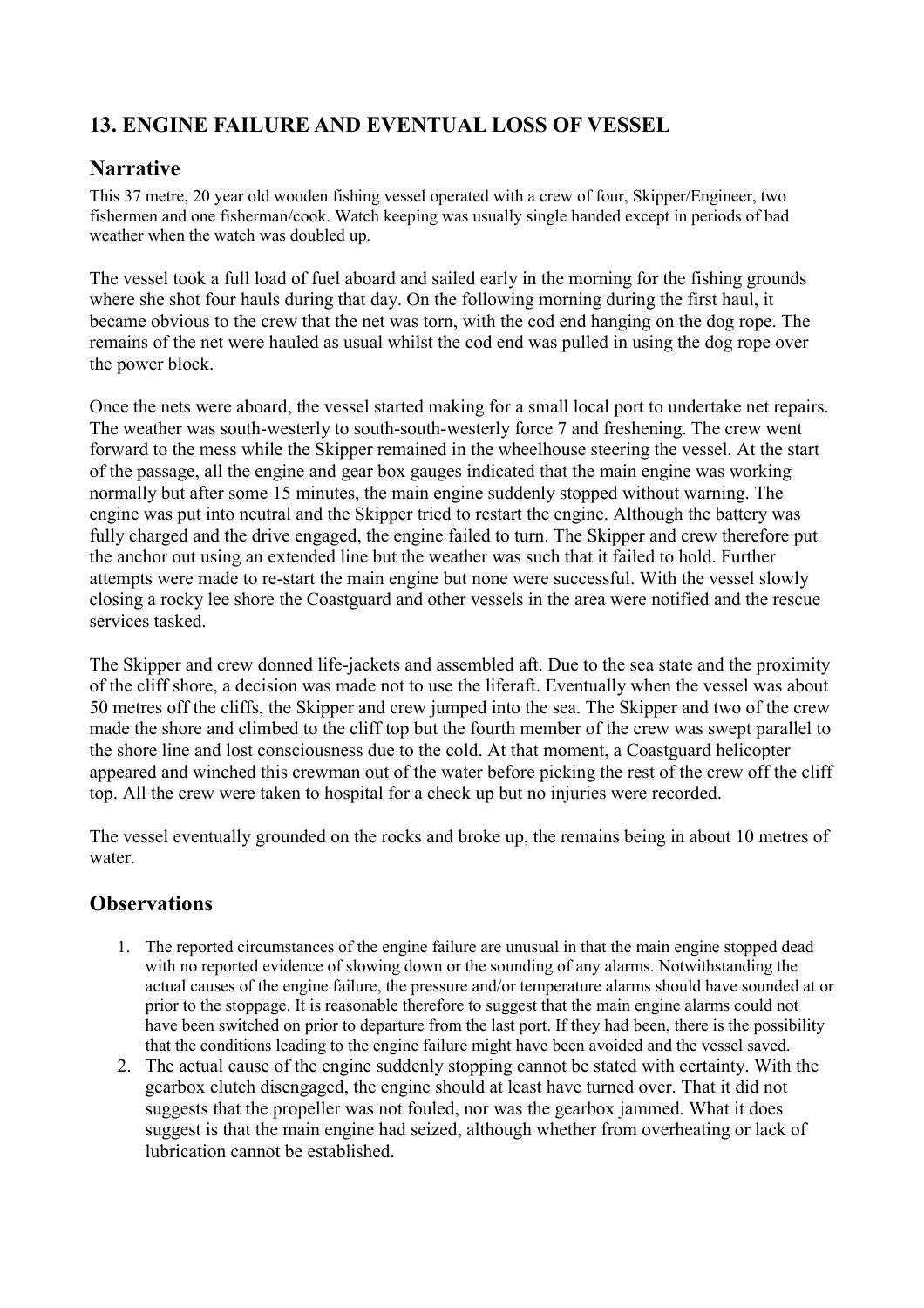<span id="page-22-0"></span>3. The decision of the Skipper and crew not to use the liferaft is unusual but reflected their assessment of the shore, swell and weather conditions prevailing at the time. The cliffs on shore are sheer with deep water until quite close in which, with south to south-westerly force 6 - 7 winds gives rise to a heavy swell and back wash. All the crew wore life-jackets and had prepared for the abandonment of the vessel.

#### **Comment**

This incident illustrates how important it is to carry out a thorough check of the main engine and auxiliary systems prior to putting to sea. Alarm systems are fitted to give warnings of possible malfunction with the aim of preventing accidents such as this - fortunately no lives were lost but the loss of the vessel might well have been prevented had the alarm system been operational.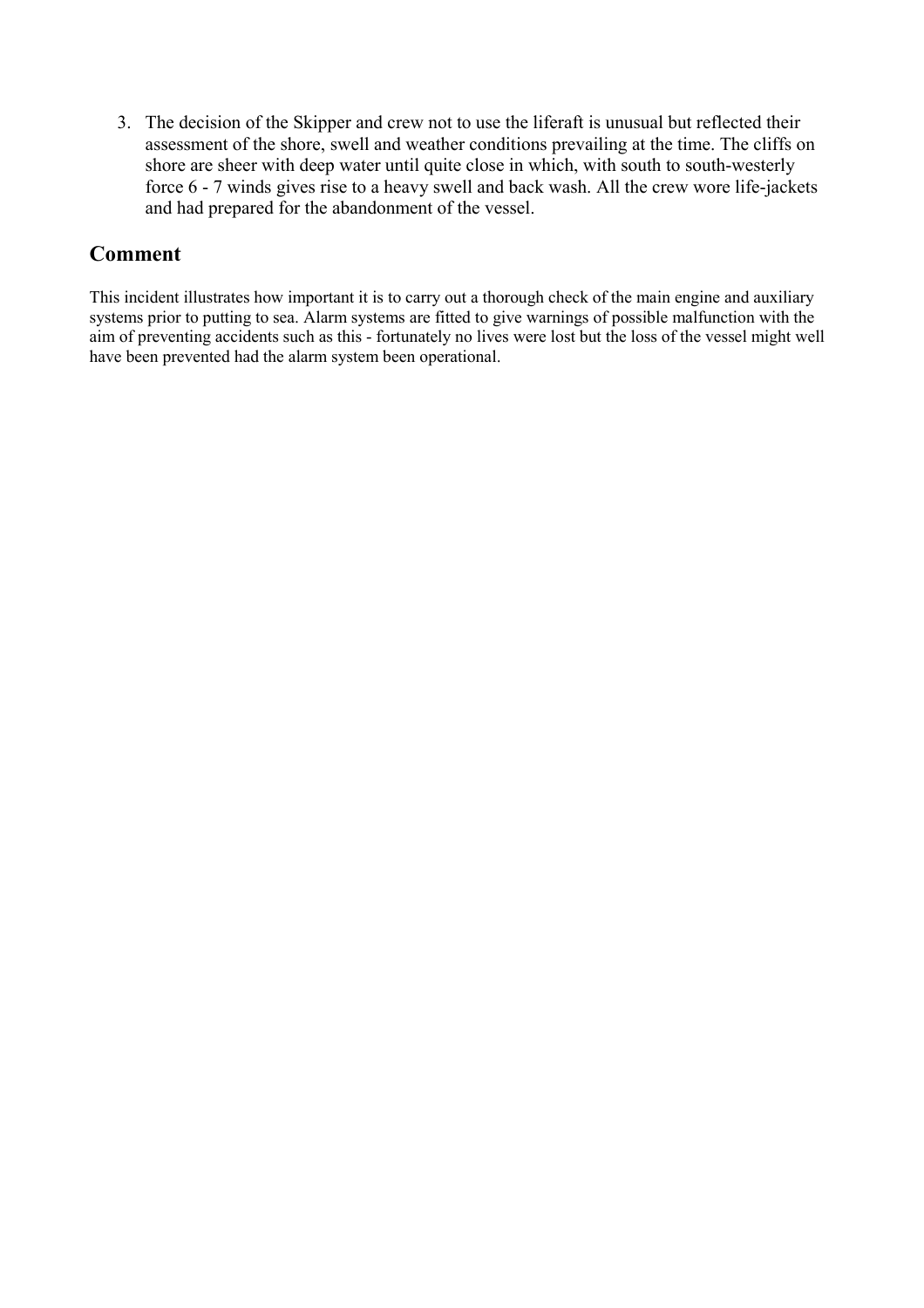# <span id="page-23-0"></span>**14. GROUNDING OF A 23 METRE FISHING VESSEL**

### **Narrative**

A 23.14 metre twin beam trawler, constructed of steel, was being operated by a crew of four in northern waters around the UK

Whilst the vessel was on passage to the fishing grounds, both main and auxiliary power were abruptly lost. After changing lubricating and fuel oil filters, and bleeding the fuel supply lines, the main and auxiliary engines were started about one and a half hours after they had first stopped. The vessel then continued its passage to its chosen fishing grounds.

Fishing operations had been under way for several hours when the main and auxiliary engine stopped again. The Skipper and Engineer went to the engine-room to investigate. Both of the other crewmen also made their way to the engine-room. All four men remained in the engine-room for the next one and a half hours changing fuel filters and bleeding fuel lines. Their efforts resulted in the auxiliary engine being started; at the same time noises were heard from the area of the bows. Investigation of these noises established that the vessel had run aground on the rocky coast of an isolated island.

After transmitting a MAYDAY, all four men abandoned the vessel using an inflatable liferaft and were swept ashore from where they were later recovered by helicopter.

# **Observations**

- 1. On the second occasion that power was lost all four men went to the engine-room and left the wheelhouse unmanned and made no effort to establish and monitor the position of the vessel before it grounded.
- 2. Had the vessel's drift towards the lee shore been identified, little direct action could have been taken to prevent the grounding as the stowage arrangements of the anchor required power to move it from its stowed position; none was available. However, a request for assistance could have been made sooner.

- 1. Failure to monitor the vessel's position whilst off a lee shore must be considered a fundamental error in seamanship.
- 2. Contamination of the common fuel system with water is the most likely cause of the engines' failures.
- 3. The logic which prompted the Engineer to change the lubricating oil filters on main and auxiliary engines, during his attempts to restart these engines after they first stopped, is unclear.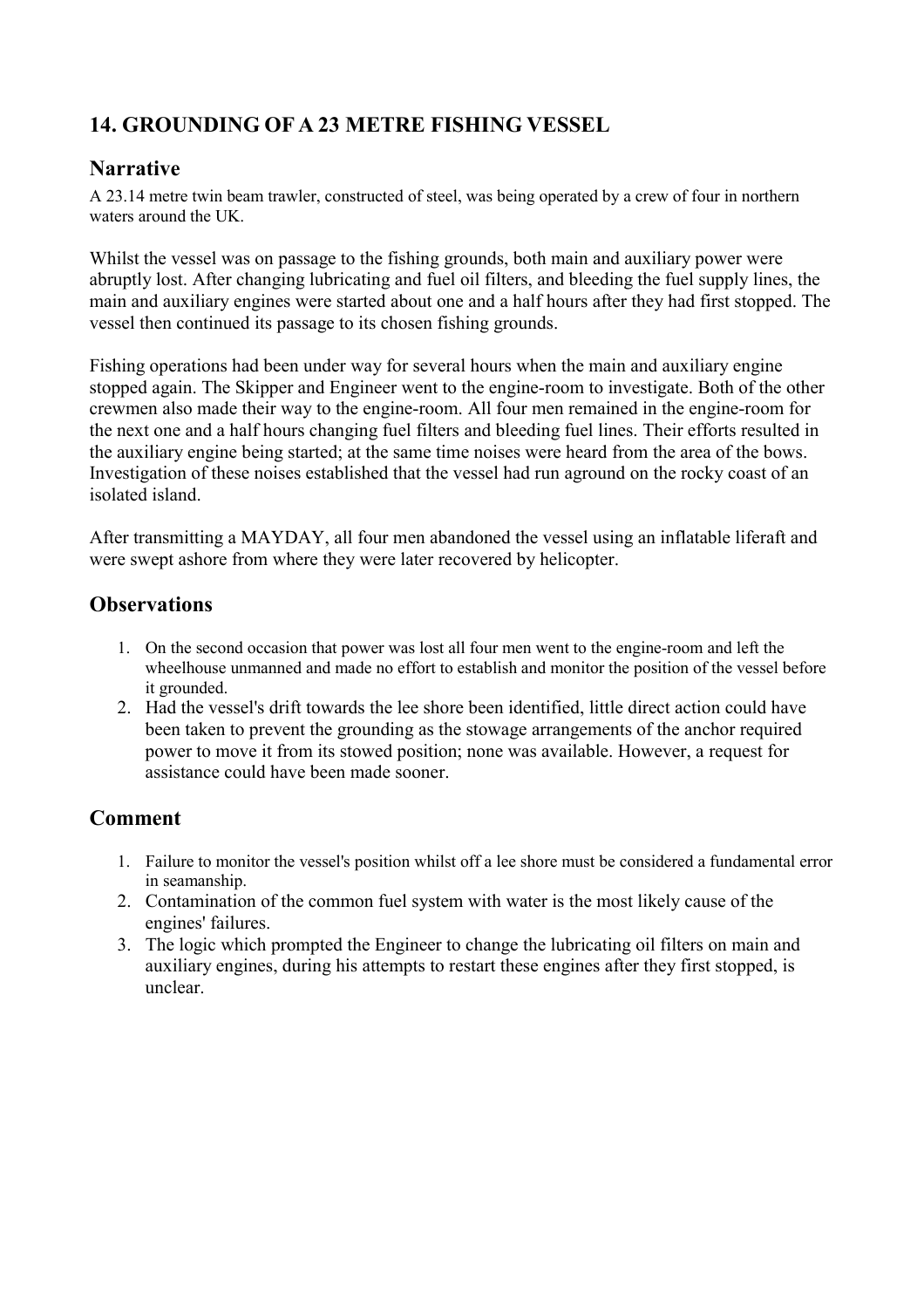# <span id="page-24-0"></span>**15. FATAL CRUSHING OF FISHERMAN IN POWER BLOCK**

# **Narrative**

A 52 metre purse seiner, operated by a crew of eleven, was in the process of hauling its net on board. The net was being passed through the three powered rollers of a triplex block, thence onto a net chute, over two other power blocks and then into the net bin aft.

The triplex block was mounted over the starboard bulwark and its controls were fitted to the outside of the wheelhouse structure. The distance between the rollers of the triplex block and its controls was about 3 metres. The Mate was in charge of the triplex block and the total operation was under the supervision of the Skipper in the wheelhouse.

The Mate was guiding the last section of the net into the triplex block and was heard to call out "stop the block". Before the hydraulic power supply to the block could be stopped from inside the wheelhouse, the Mate was dragged between the first two rollers of the block and crushed. The bulk of his body, in addition to that of the net, brought the rollers to a halt.

The block's rollers were reversed by other crewmen and the Mate's body fell into the sea. Efforts to recover him failed.

# **Observations**

- 1. The block's rollers were allowed to run under power, with the Mate guiding the net onto the rollers but without any person attending the controls of the block. At the time of this accident a fisherman was on the forward deck performing a task which was not essential to the net recovery operation and he could have been employed to stand by the block's controls. Although this spare hand had several years previously been used for this purpose, it had more recently become the practice for him not to do so. It is not clear why this change in operational procedure occurred.
- 2. The block's controls, and any stop button, were beyond the reach of the Mate when he was in his working position guiding the net into the block. Although the Skipper was standing adjacent to the power shut off push button in the wheelhouse he, naturally, had tasks to occupy his mind in addition to monitoring the activities of the Mate working the triplex block. In the instant between the Skipper hearing the Mate call "stop the block" and his being able to move to the push button the Mate had already been pulled into the block.
- 3. All persons on this vessel had been supplied with "Crewsaver" inflatable life-jackets. Inexplicably the Mate had elected not to wear his on this occasion and this certainly contributed to the difficulties which were experienced in attempting to recover his body.

- 1. The vessel involved in this accident was observed to be very well equipped, manned by a highly professional and well qualified crew. In particular the crew were noted as having an excellent attitude to safety related matters.
- 2. Clear and sensible advice is contained in Merchant Shipping Notice No M.1561 on the safe operation of deck machinery and fishing gear. In particular this notice advises fishermen not to leave capstan or winch controls unattended when hauling or shooting gear.
- 3. It must also be recognised that unless an emergency stop button is within the reach of the person operating the machinery, it may be of little value.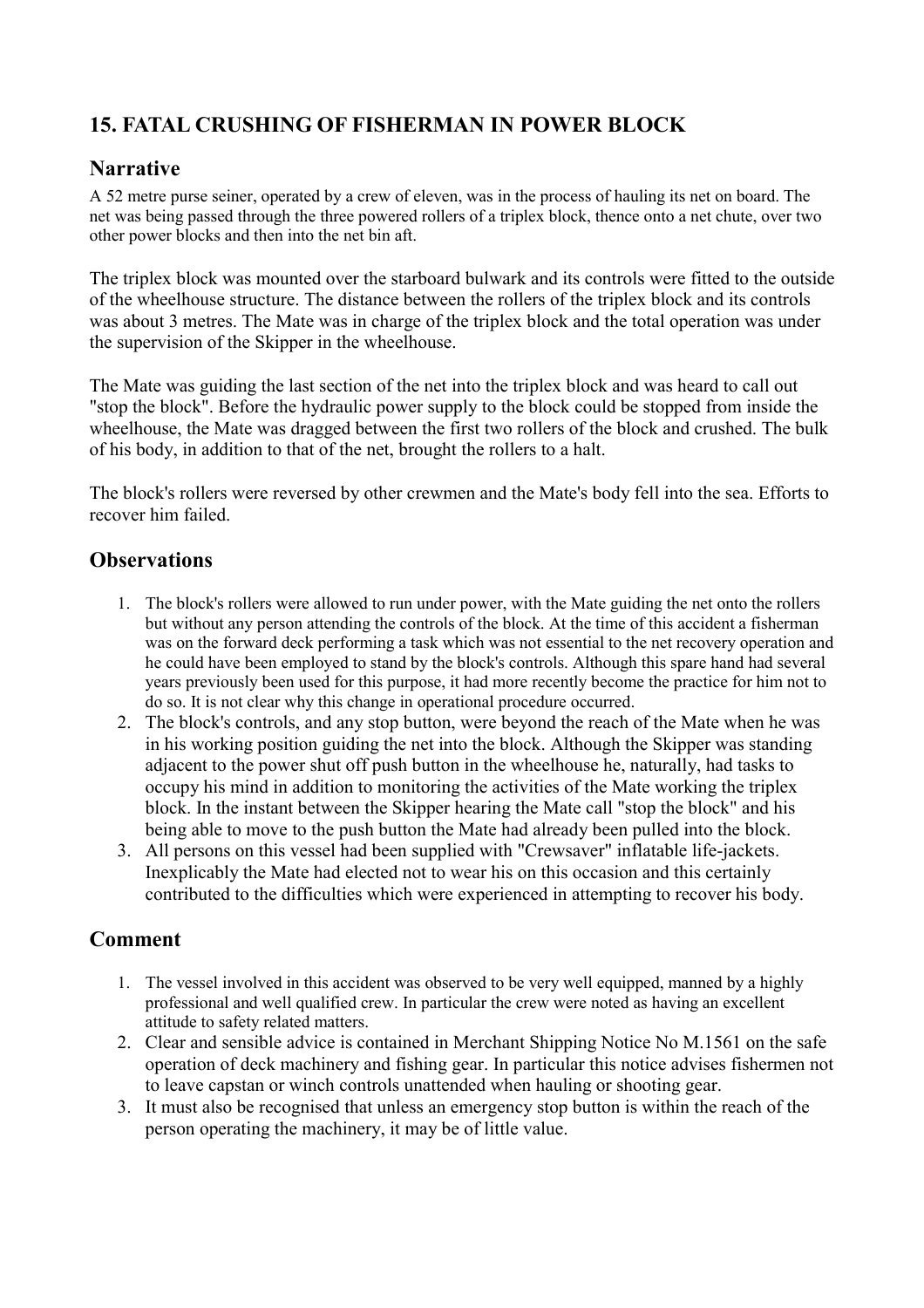4. If it is essential for crew to manhandle gear which is being controlled by a powered block or winch, it is considered vital that another person is standing by the machine's controls ready to stop it. This second person should have no other duties to distract him.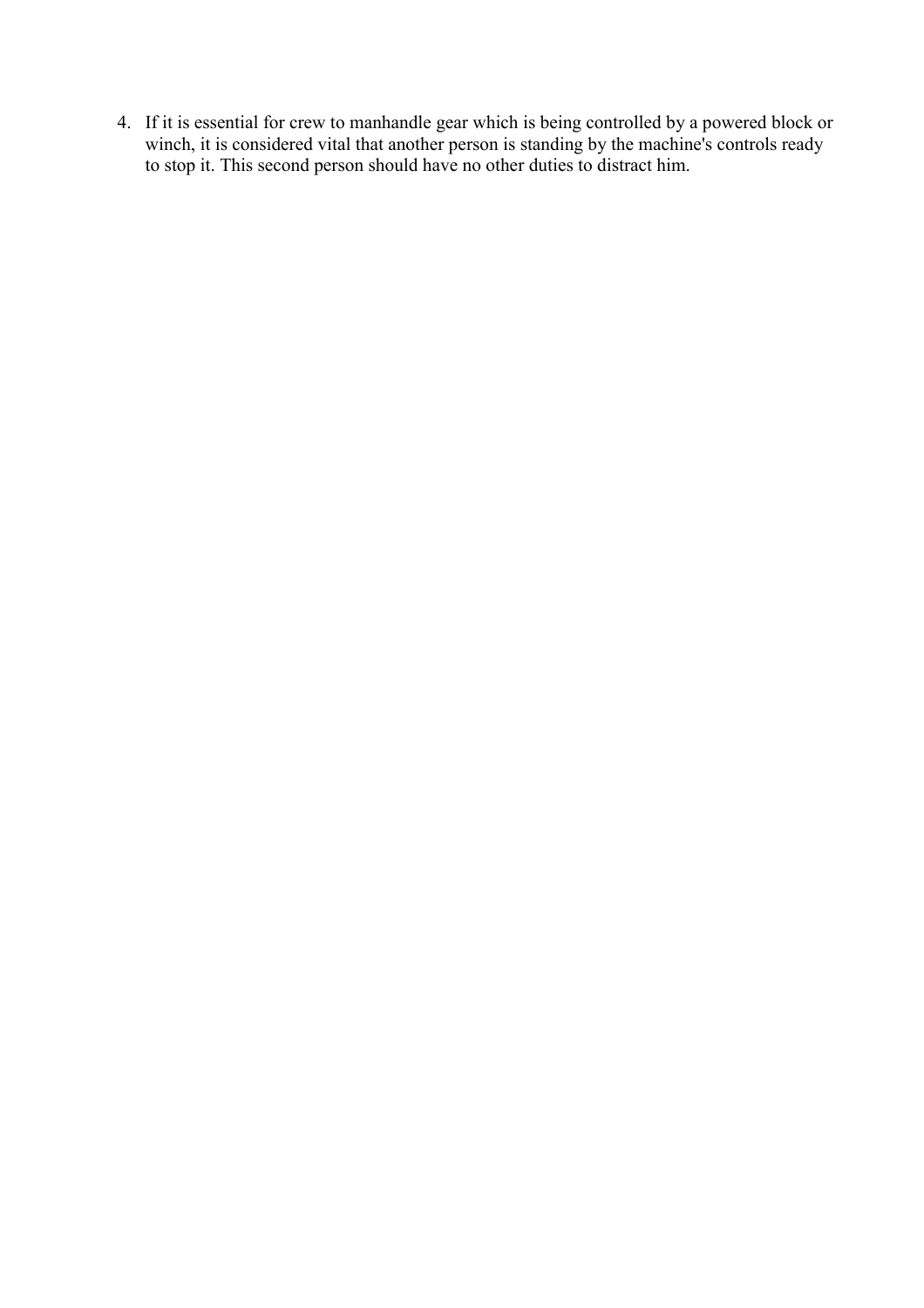# <span id="page-26-0"></span>**16. THREE CREW MEMBERS WASHED OVERBOARD BY UNEXPECTED WAVE**

# **Narrative**

A 20 metre fishing vessel left port in the early morning bound for fishing grounds 18 miles to the east. The Skipper and three crew members were on board. By late afternoon they had made three hauls. The Skipper decided not to shoot the net for a fourth time but to return to harbour as the tide was about to turn and he wanted to avoid the steep seas that would be caused by the southerly wind against the southerly flowing flood tide.

During the passage back to port the vessel encountered moderate seas and force 5 - 6 wind, and spray was taken frequently over the port quarter. The crew sorted the catch forward and then went to the after deck to mend nets and secure one of the otter boards. When they were about 4 miles from port the vessel was hit by two unexpected high waves. The first washed one of the crew across the after deck. Before the water could be freed off the deck, a second, steeper wave broke over the vessel and the three crew members were washed overboard.

The vessel had been slewed to port by the waves and was then head to wind. The Skipper who was in the wheelhouse and had not seen the accident, noticed one of the nets trailing astern and two men in the water. He was able to manoeuvre the vessel and drifted down towards the men. While he was doing this he alerted the Coastguard and another fishing vessel, which was in the vicinity.

The vessel drifted down to the first man and a lifebuoy was thrown. The man was found to be floating unconscious and although the Skipper tried shouting at the man there was no response. The Skipper realised that he could do nothing for that man at the time and so he turned his attention to the second man who was about 6 metres away. The second man was able to grasp another lifebuoy which was thrown towards him. Then, as the vessel got closer to him, the man was able to hold on to the net which was still trailing astern. The Skipper, using the power block and crane, was able to lift him on board.

The other fishing vessel, rescue helicopters, cargo and warships were involved in a search for the other crew members but they were not found.

Subsequently the bodies of both men were recovered by other fishing vessels in their trawls.

- 1. The vessel encountered two waves of abnormal height for the prevailing conditions. The Skipper had made a prudent decision to return to harbour earlier than was his normal custom in order to avoid such waves. At the time of the accident the predicted tidal stream had just begun to set to the south and therefore seas of the size encountered might not have been expected.
- 2. The surviving crew member acted sensibly when he found himself in the water in that he tried to remain calm and restrict his motion. He had on plenty of clothing for insulation. He stated that he used the lessons learnt during a sea survival course to improve his chances of survival. After getting back on board he realised that he was suffering from hypothermia and took the appropriate action, stripping off his wet clothes, wrapping himself in a sleeping bag and going to the engine-room for warmth.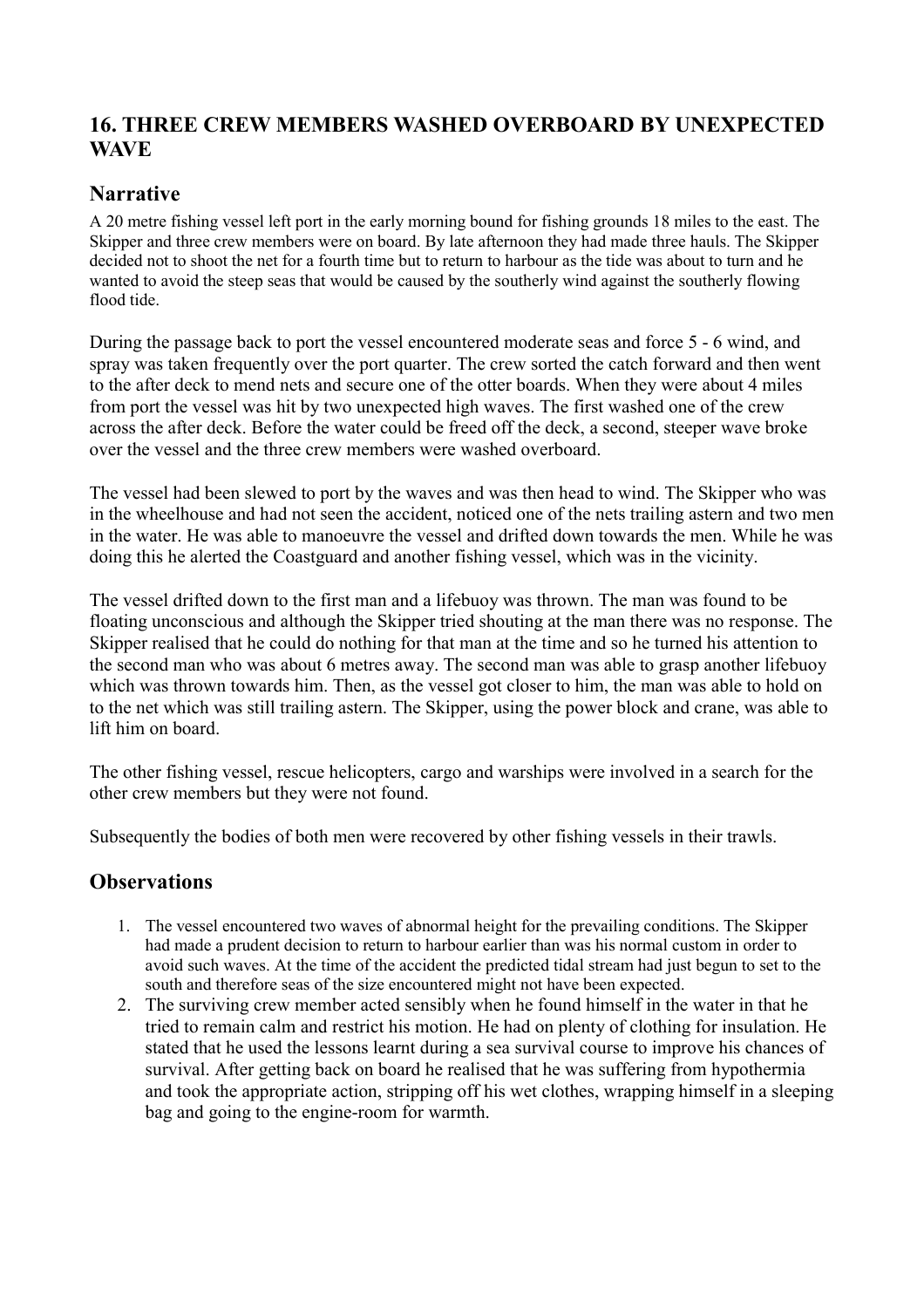- <span id="page-27-0"></span>1. This incident graphically illustrates that sea conditions cannot be predicted with any certainty. It is dangerous to make the assumption that it is safe to work on deck in marginal conditions. Abnormal or freak waves can and do occur. In such conditions only essential tasks should be carried out and then precautions such as the wearing of buoyancy aids and the use of lifelines should be taken.
- 2. Had the crew members in this case been wearing working buoyancy aids this would have substantially increased their chances of survival.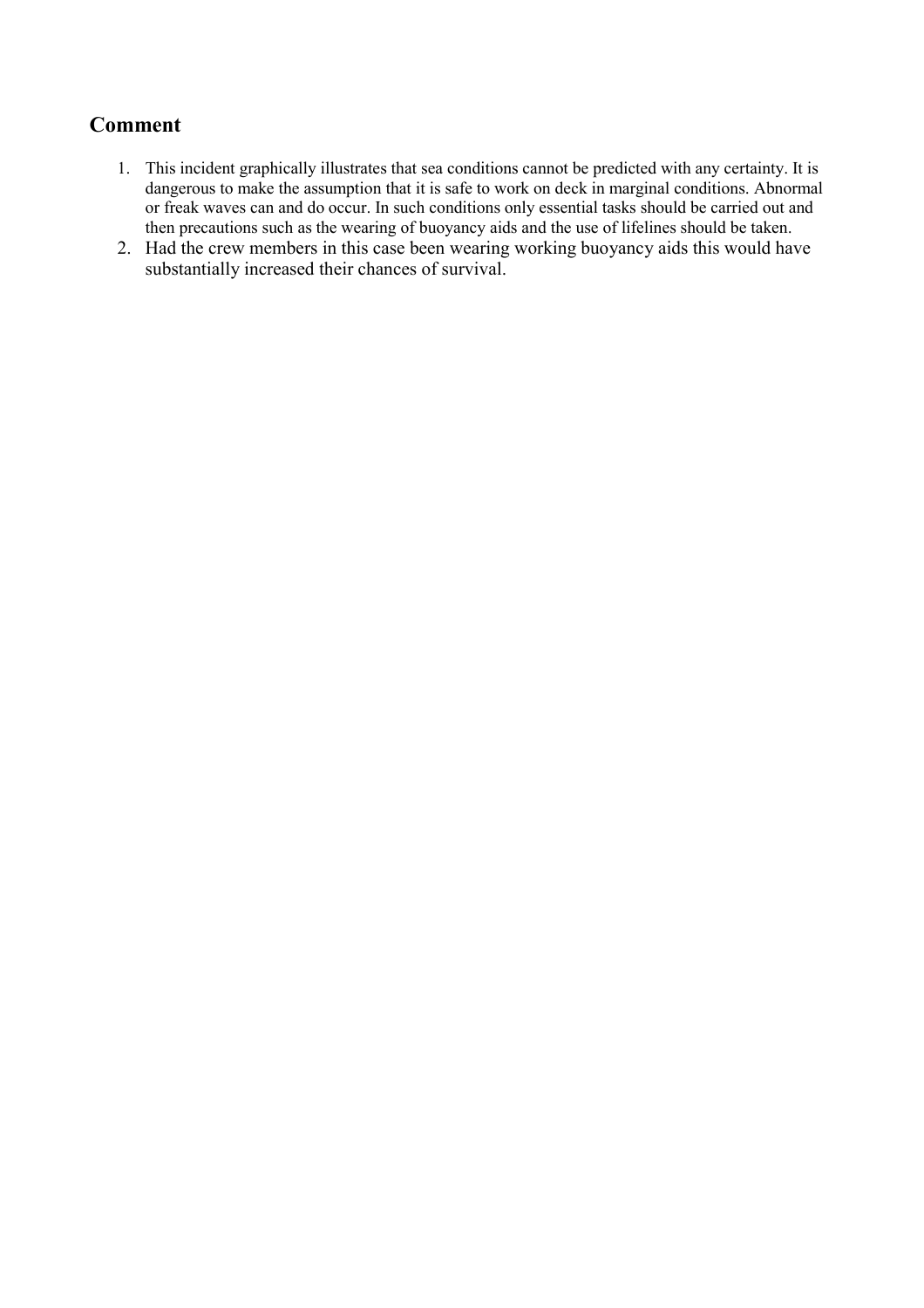# <span id="page-28-0"></span>**17. DECKHAND FALLS OVERBOARD FROM TRAWLER**

# **Narrative**

The incident happened in the North Sea in May. The weather at the time was fine with a north-westerly wind of about force 3, an air temperature of 13°C and a sea temperature of 8°C. It was daylight and the visibility was good.

The trawler, of 15.63 metres registered length, was on passage towards a port on the east coast of England when the Skipper, who was in the cabin, was called by a crew member and told that a deckhand was missing and had probably fallen overboard. The Skipper raced to the wheelhouse and turned the vessel. The Skipper estimated that the vessel had only travelled 4.5 miles since the deckhand had last been seen on board. He notified the Coastguard and using information from the satellite navigator and video plotter he began to retrace the vessel's track. On arriving back at the position at which the missing deckhand had last been seen and not having found him, the Skipper turned the vessel again and steered to make a second search track parallel to, and slightly to the north, of the one just searched. By this time an RAF rescue helicopter had reached the position and had begun its own search. Soon after starting on their second track the Skipper and crew of the trawler saw the deckhand in the water. The Skipper brought the trawler alongside the man who was thrown a lifebuoy. He was subsequently airlifted to hospital by the helicopter. The deckhand had been in the water for nearly an hour, he was cold but conscious and otherwise uninjured.

# **Observations**

- 1. The deckhand had been standing on the gunwale washing the wheelhouse side when, due to the vessel rolling, he overbalanced and fell overboard. He had not been using a safety harness.
- 2. No-one else was on deck at the time of the incident and no-one else was aware of what the deckhand was doing
- 3. Since the incident the Skipper has ruled that, on his vessel, nobody is to stand on the gunwale while the vessel is at sea and that nobody should work out on deck unless someone else is aware of what he is doing and is looking out for his safety.

- 1. Safety advice which, had it been heeded, would have avoided this accident is given in the Department of Transport's booklet "Fishermen and Safety". This is available free of charge from any Marine Safety Agency Marine Office.
- 2. The basic rules of safety, although well known and based on common sense, are sometimes ignored by the over enthusiastic or inexperienced mariner. In this case the deckhand was very fortunate indeed not to lose his life.